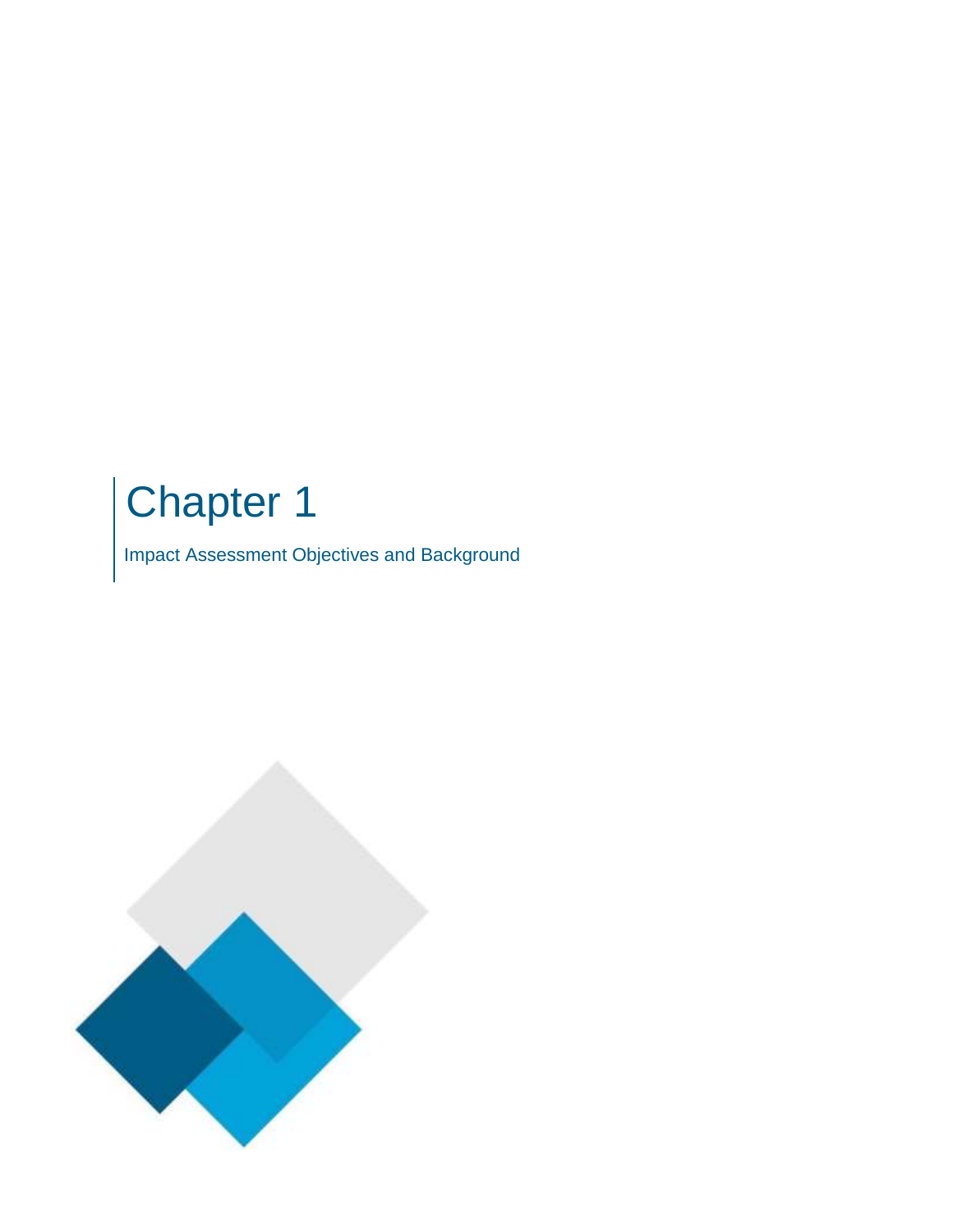## Table of Contents

|    | Impact Assessment Objectives and Background |  |
|----|---------------------------------------------|--|
| 11 | Consultant                                  |  |
| 12 | <b>Methodological Considerations</b>        |  |
|    | <b>Report Structure</b>                     |  |
|    |                                             |  |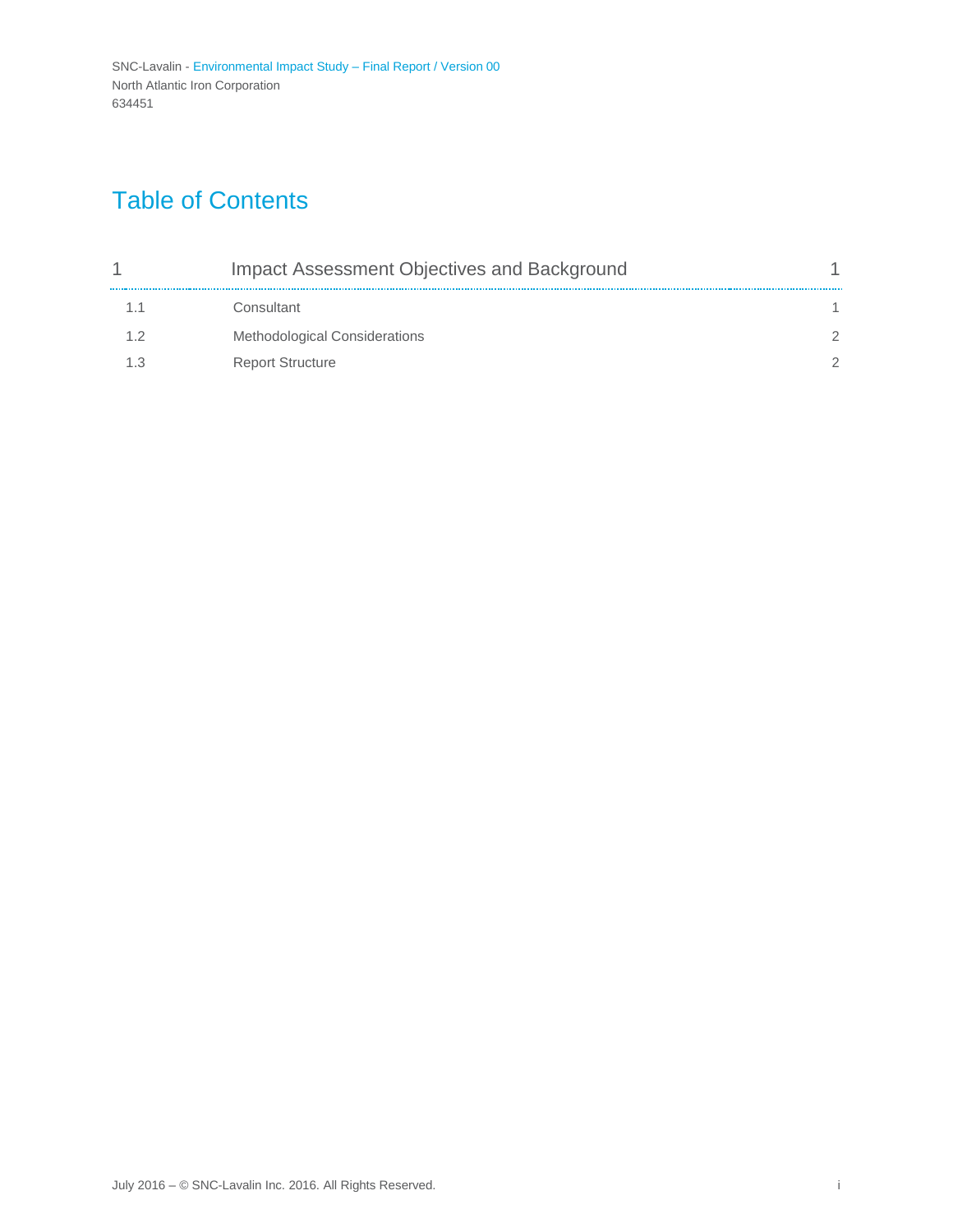### <span id="page-2-0"></span>1 **Impact Assessment Objectives and Background**

SNC-Lavalin has been contracted by the North American Iron Corporation (hereinafter referred to as NAIC) to conduct an Environmental Impact Assessment, in accordance with the requirements of the *Environment Quality Act* (RSQ, c. Q.-2) and the *Regulation respecting environmental impact assessment and review* (RRQ, c Q-2, r.9, Article 2j) (Phase I) for the construction and operation, in Grande-Anse, Saguenay, of a nodular pig iron manufacturing plant with an annual capacity of 425,000 tons.

This environmental impact assessment follows the filing of a project notice with the Ministry of Sustainable Development, Environment and Fight against Climate Change (MDDELCC).

As provided for in Article 31.2 of the *Environmental Quality Act* (RSQ, c. Q-2), the Environmental Assessment Department of the MDDLECC has issued, in February 2016, a document entitled *Directive pour la réalisation d'une étude d'impact sur l'environnement d'une*  usine de fonte en queuse sur le territoire de la Ville de Saguenay par la Société de fer de *l'Atlantique Nord* (Dossier 3211-14-037) (Guidelines for the completion of an environmental impact assessment) outlining the nature, scope and breadth of the Environmental and Social Impact Assessment (ESIA) to be conducted.

The purpose of the ESIA is to identify, assess and minimize the environmental impacts of a project on the receiving environment and its components. This requires a multidisciplinary team of professionals to identify and analyze the various human, physical and biological valued components in the area. Field surveys and a public consultation process led to the selection of various measures to be implemented in order to mitigate the project's negative impacts as well as ways to maximize impacts that could potentially enhance positive effects. Overall, this impact assessment has made it possible to optimize the project's integration into the receiving environment.

#### <span id="page-2-1"></span>1.1 Consultant

SNC-Lavalin is one of the world's largest engineering and construction firms and a major global player in infrastructure construction, operation and maintenance services. SNC-Lavalin has worked in the environmental field since 1973 and has a multidisciplinary team of approximately 1,000 professionals. This impact study was mainly conducted from SNC-Lavalin's Montreal office with the support of professionals from its Levis and Jonquière offices.

SNC-Lavalin hired **Subarctique**, a Chicoutimi-based firm specializing in archaeological studies. This firm has confirmed the archaeological value of the study area for both for the prehistoric and historic periods. The **BC2** firm, which specializes in urban planning, urban development and landscape architecture, is also involved in the project while being also responsible for performing the plant's landscape analysis. **BC2** will draw on the expertise of its Montreal office and its regional office located in Chicoutimi.

SNC-Lavalin has worked closely with the Italian firm **Tenova**, an engineering and equipment supply firm, and a global leader in high technology products and services for the metal industry. It provides the iron and steel industry with innovative technologies allowing their clients to increase the quality and reliability of their products, while reducing production and energy costs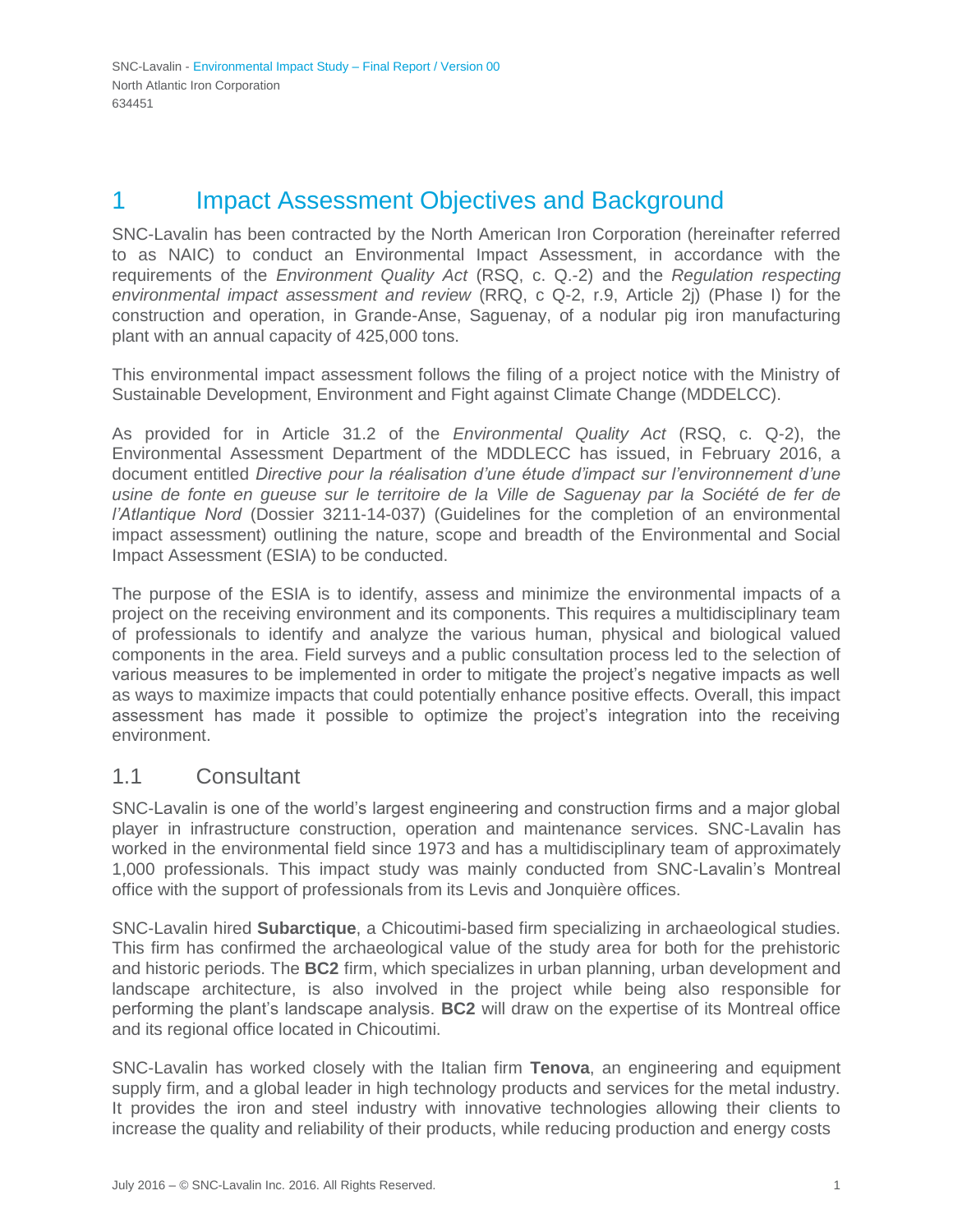and thereby increasing their environmental performance. Tenova, which has demonstrated substantial international presence with its involvement in projects on every continent, was contracted by NAIC to conduct the feasibility study for the nodular pig iron manufacturing plant. It is also responsible for providing the inputs required for the description of the project (Chapter 3).

#### <span id="page-3-0"></span>1.2 Methodological Considerations

This study was prepared by a team of professionals (see Project Team section) using proven methods to identify, describe and assess the environmental and social impacts associated with the project and propose mitigation measures to minimize these impacts. Impacts are identified through the potential interaction of impact sources, i.e., the type of work to be carried out and equipment to be used, and the valued components of the project's receiving environment.

The description of the study area's components was based on existing information (documents, statistics, and maps), *ad hoc* field trips and data collected specifically for the project (field trips, and detailed inventories). This study also required consultations with a number of organizations.

The information presented herein is a summary of the existing environmental and social conditions at the time of the preparation of the EIA in the study area.

It should be noted that some maps and full-page figures prepared for the impact assessment are presented at the end of each chapter.

#### <span id="page-3-1"></span>1.3 Report Structure

The impact study submitted to the MDDELCC was prepared in two volumes:

- **Volume 1:** Pig Iron Plant Project in Grande-Anse Environmental Impact Assessment **Main Report**
- **Volume 2:** Pig Iron Plant Project in Grande-Anse Environmental Impact Assessment **Appendices**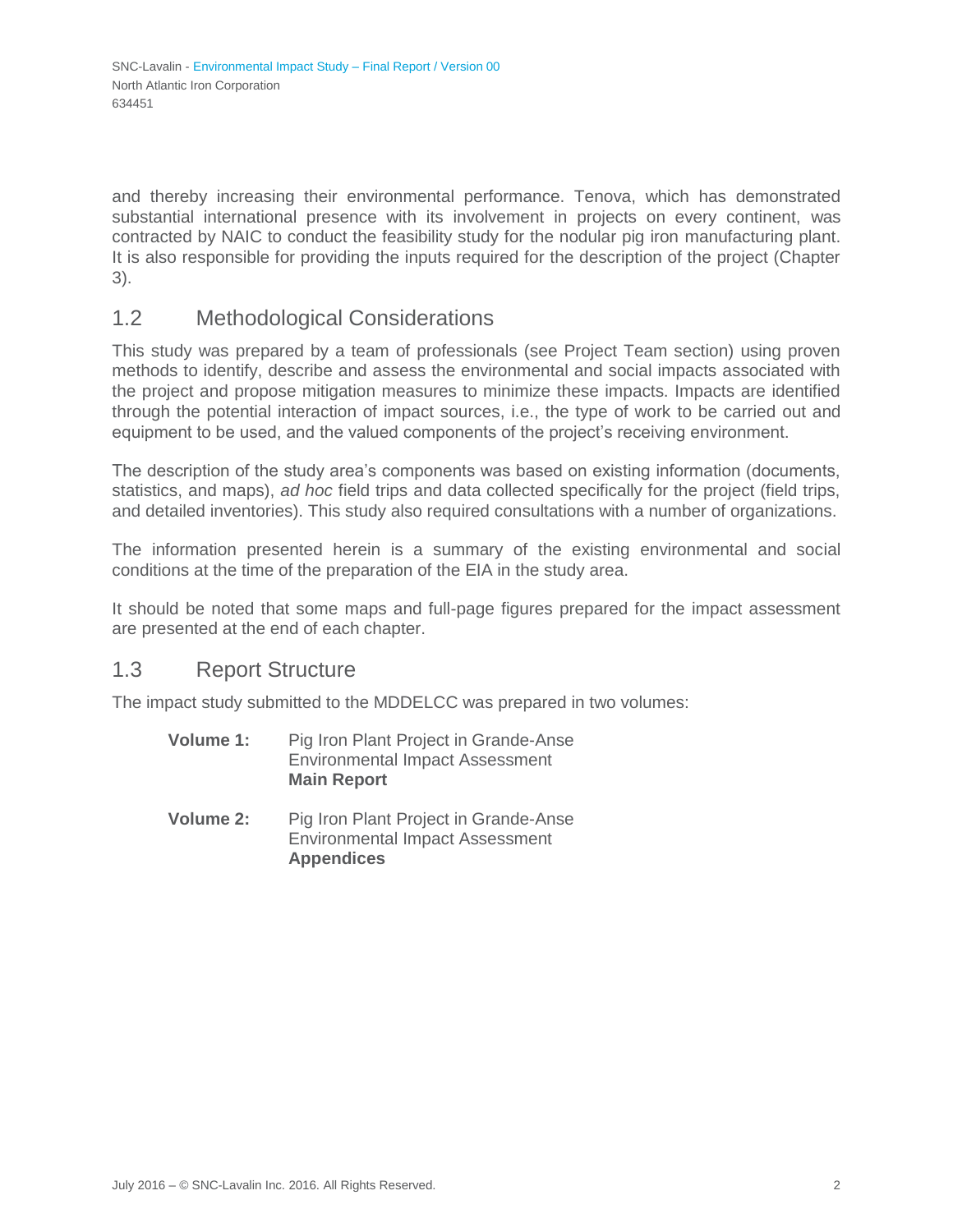# Chapter 2

**Context** 

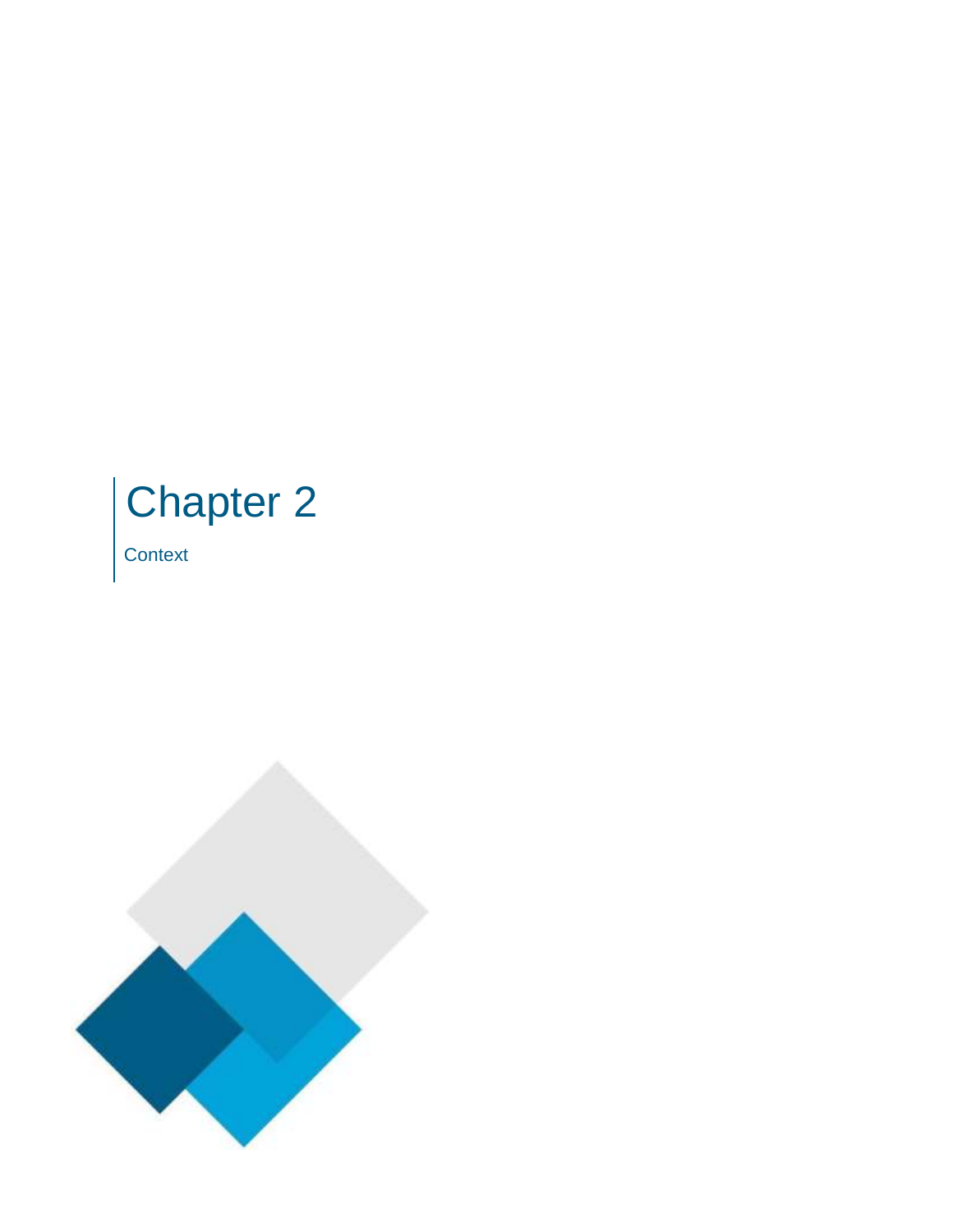## Table of Contents

| $\overline{2}$ |       | Context                                            | 1              |
|----------------|-------|----------------------------------------------------|----------------|
| 2.1            |       | Project Promoter                                   | 1              |
|                | 2.1.1 | <b>Grand River Ironsands</b>                       | 1              |
|                | 2.1.2 | Petmin                                             | 1              |
| 2.2            |       | Project Background                                 | $\overline{2}$ |
| 2.3            |       | <b>Project Objectives</b>                          | $\sqrt{2}$     |
| 2.4            |       | Project Justification                              | $\overline{2}$ |
|                | 2.4.1 | Types of Merchant Pig Iron                         | 3              |
|                | 2.4.2 | Advantages of Nodular Pig Iron                     | 4              |
|                | 2.4.3 | Advantages and Disadvantages of Scrap Iron         | 5              |
|                | 2.4.4 | Direct Reduced Iron (DRI)                          | 5              |
| 2.5            |       | Pig Iron Market                                    | 6              |
|                | 2.5.1 | <b>Global Context</b>                              | 6              |
|                | 2.5.2 | Increase in Electric-Arc-Furnace-Produced Steel    | $\,8\,$        |
|                | 2.5.3 | Reduction in Merchant Pig Iron Production Capacity | 9              |
|                | 2.5.4 | <b>Targeted Market</b>                             | 9              |
| 2.6            |       | <b>Choosing Quebec</b>                             | 9              |
|                | 2.6.1 | Geographical Position of the Market                | 9              |
| 2.7            |       | Site Selection                                     | 11             |
|                | 2.7.1 | The Saguenay Site                                  | 11             |
|                | 2.7.2 | <b>Regulatory Context</b>                          | 12             |
| 2.8            |       | Project Overview                                   | 12             |
| 2.9            |       | <b>Technology Selection</b>                        | 14             |
|                | 2.9.1 | Pig Iron Production Technologies                   | 14             |
|                | 2.9.2 | Reducing Agent                                     | 23             |
|                | 2.9.3 | <b>Cooling Methods</b>                             | 24             |
|                | 2.9.4 | Sanitary Wastewater Treatment Methods              | 25             |
|                | 2.9.5 | <b>Process Wastewater Treatment Methods</b>        | 25             |
|                | 2.9.6 | Atmospheric Emission Control                       | 28             |
|                | 2.9.7 | CO <sub>2</sub> Management                         | 29             |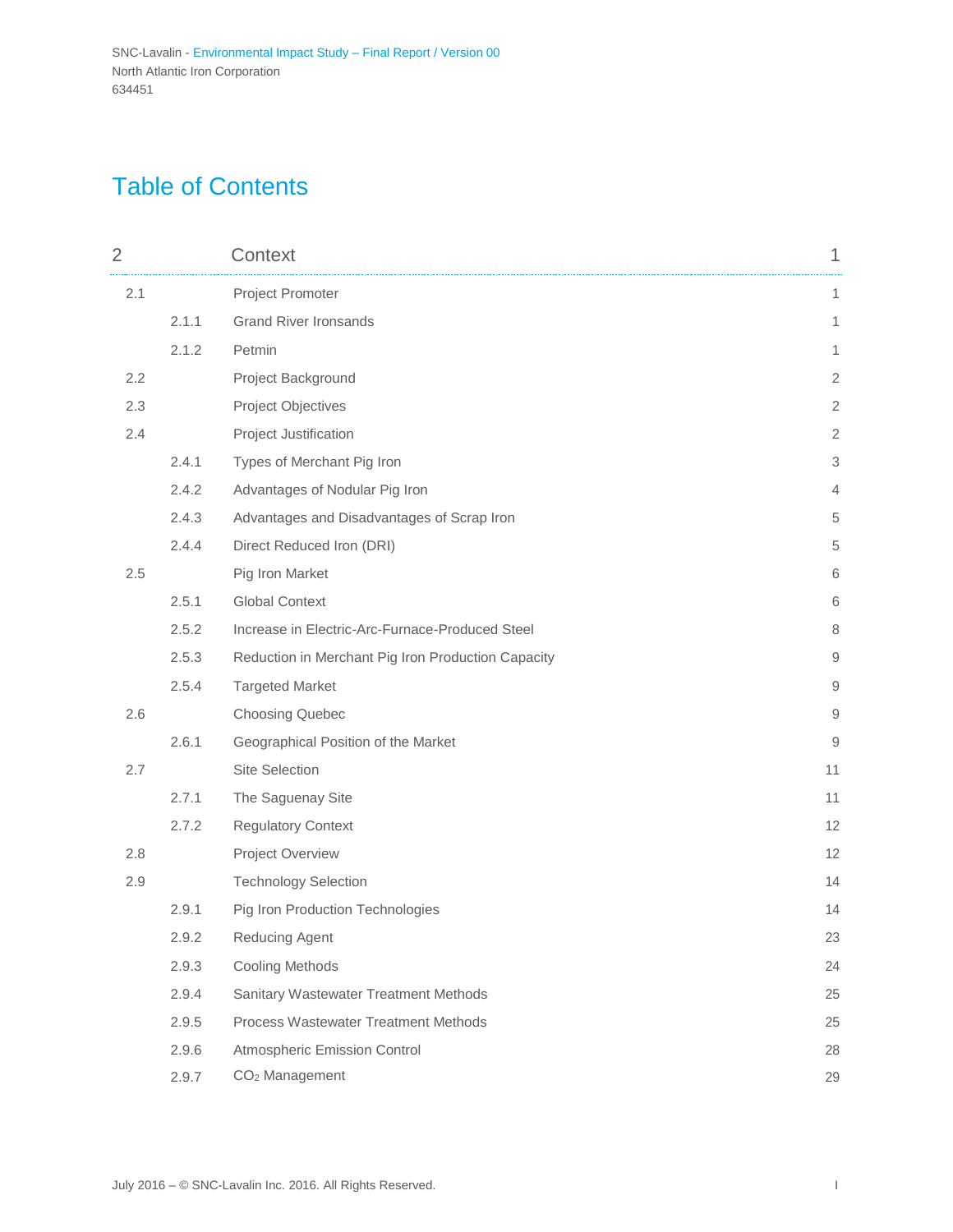## List of Tables

| Table 2.1 | <b>Project Promoter Contact Information</b>                      | 1.             |
|-----------|------------------------------------------------------------------|----------------|
| Table 2.2 | Proportions of Chemical Components in Merchant Pig Iron (MPI)    | $\overline{4}$ |
| Table 2.3 | Main Grey and Ductile Iron Casting Producer Countries in 2013    | 8              |
| Table 2.4 | Advantages of Constructing a Nodular Pig Iron Facility in Quebec | 10             |
| Table 2.5 | Traditional vs. DR Ironmaking                                    | 15             |
| Table 2.6 | Gas-based vs. Coal-based DR Ironmaking                           | 20             |
| Table 2.7 | Comparison of Gas-based DR/EAF Plants                            | 21             |

## List of Figures

| Figure 2.1 | Market Potential for Pig Iron 2014 - 2025 |  |
|------------|-------------------------------------------|--|
| Figure 2.2 | Site Location                             |  |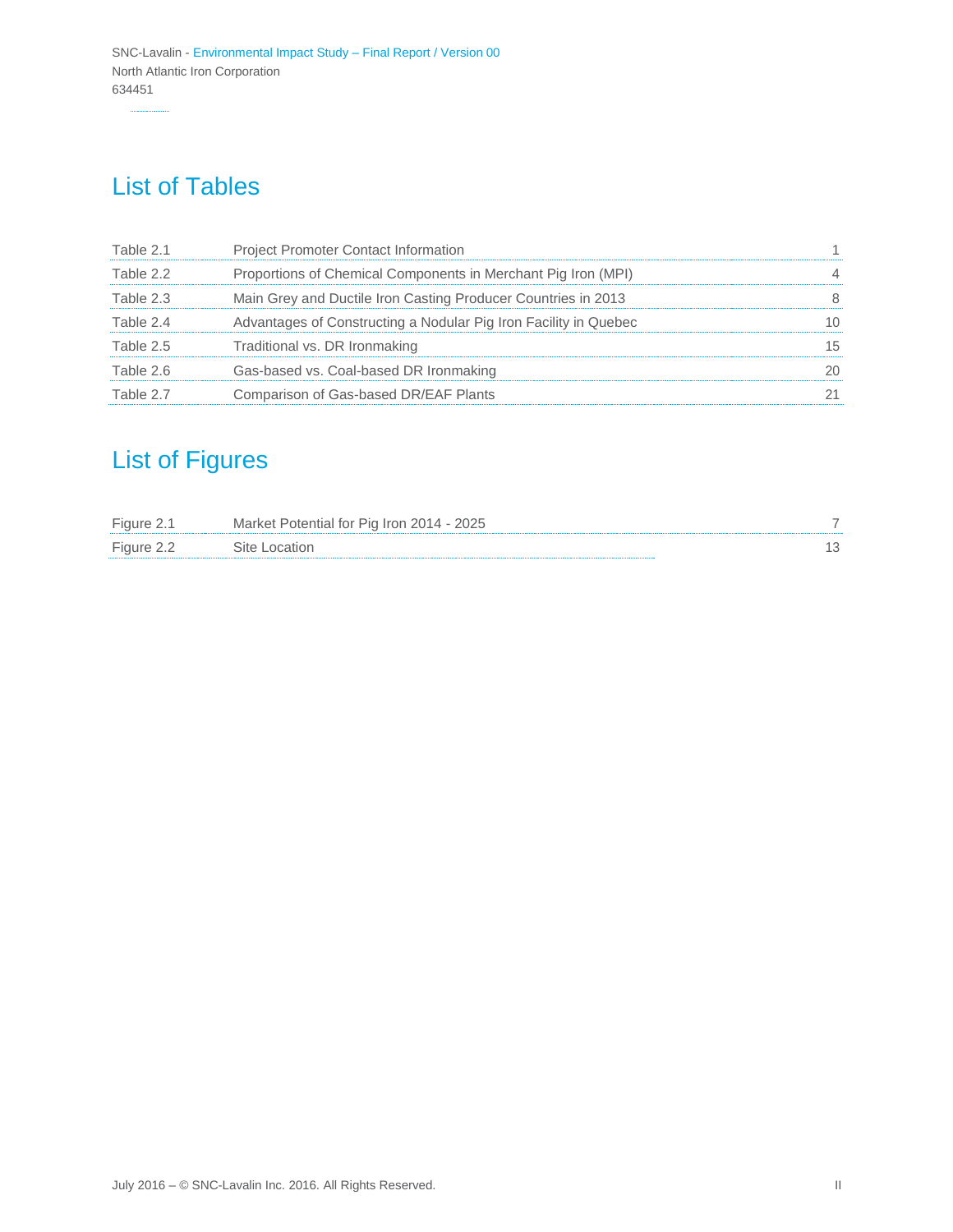## <span id="page-7-0"></span>2 Context

#### <span id="page-7-1"></span>2.1 Project Promoter

The project promoter is North Atlantic Iron Corporation (NAIC), a private joint venture formed in 2010 and registered in Quebec in December 2015, hereafter referred to as NAIC. NAIC is 60% owned by Grand River Ironsands Inc. (GRI) and 40% by Petmin Limited (Petmin). A description of these companies can be found in the following subsections. The contact information of the promoter can be found below in Table 2.1.

| Table 2.1 | <b>Project Promoter Contact Information</b> |
|-----------|---------------------------------------------|
|           |                                             |

| Name                                                          | North Atlantic Iron Corporation                                                                               |
|---------------------------------------------------------------|---------------------------------------------------------------------------------------------------------------|
| Address                                                       | 805-1809 Barrington Street, Halifax, Nova Scotia, B3J 3K8 A<br>project office will soon be opening in Quebec. |
| <b>Project Contact</b>                                        | Liz MacKenzie, Director of Communications                                                                     |
| Telephone                                                     | (902) 233-7255 (Local number to come)                                                                         |
| Facsimile                                                     | (902) 835-0585 (Local number to come)                                                                         |
| Email                                                         | liz@ironsands.ca                                                                                              |
| Quebec Company Number (NEQ) in the Quebec<br>Company Register | 1171449821                                                                                                    |

#### <span id="page-7-2"></span>2.1.1 Grand River Ironsands

GRI is a private Canadian company founded in 2007. Its initial mission was to become a lowcost producer of high-purity pig iron using the mineralized sands of Labrador as feedstock. Today, through NAIC, GRI continues to pursue its goal of developing low-cost production of high-purity pig iron; however, this production will no longer be reliant on iron sands as feedstock. Instead NAIC will purchase readily available iron ore pellets from current producers, ideally those from Quebec established producers.

GRI is 56% held by a group of private Canadian investors and 44% by Metalo Manufacturing Inc., an investment company in mineral resources listed in the Canadian Securities Exchange (CSE).

#### <span id="page-7-3"></span>2.1.2 Petmin

Petmin is a South African mining company founded in 1972 and listed on the Johannesburg Stock Exchange (JSE). Petmin is the most significant producer of anthracite coal in the country with an annual production of more than 1.3 million tonnes of this specialty product. In 2015, its stocks were evaluated at more than 130 million American dollars. Petmin has invested 25 million American dollars in the NAIC joint venture.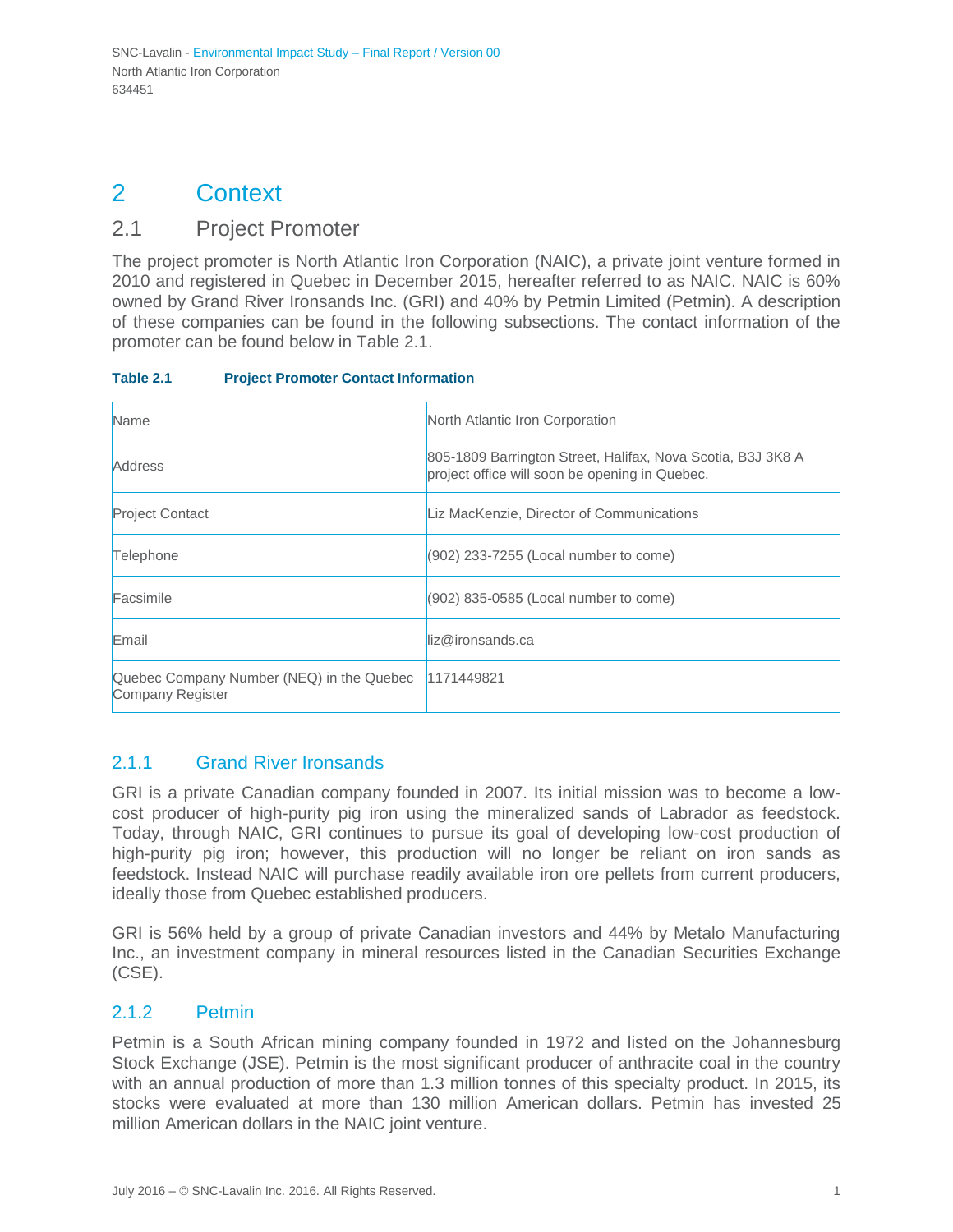#### <span id="page-8-0"></span>2.2 Project Background

The pig iron production facility project was originally planned to be in the center of Labrador, near Happy Valley-Goose Bay, where Grand River Ironsands (GRI) held the rights to the mineralized sands. These sands contain significant levels of magnetite, titanomagnetite, garnets (almandine), zircon and other potentially precious minerals. GRI partnered with Petmin and formed NAIC, initially, to develop, extract and process the mineral sands into commercially saleable products.

NAIC's business model has evolved over the years. A pig iron production facility in Labrador was added to the initial mineral extraction project. Then, as a result of the large decrease in the price of iron ore, the remoteness of the deposit and the difficulties in supplying electricity and natural gas to the site, NAIC decided to separate the development of the mining project from the pig iron project.

NAIC is now focused on developing a high-quality pig iron production facility using iron ore purchased from current producers, rather than from mineral sands. This allowed NAIC to evaluate many different sites in the United States and in Quebec, to determine the most optimal location for a pig iron production facility.

NAIC continues to evaluate the mineralized sands potential in its Happy Valley-Goose Bay deposit, however primary focus is the pig iron facility in Saguenay.

#### <span id="page-8-1"></span>2.3 Project Objectives

The goal of the NAIC project is to construct and operate at Grande-Anse, in Saguenay, a facility producing 425,000 tonnes per year of high-quality pig iron in order to serve the foundry and steel mill markets in North America and Europe.

NAIC aims to produce nodular grade pig iron, distinguished from other merchant pig iron by its high purity as well as its low concentration in manganese, phosphorous and sulfur.

#### <span id="page-8-2"></span>2.4 Project Justification

The production of steel using electric arc furnaces (non-integrated steel mills) and the production of cast iron in foundries require iron originating from different raw materials. Electric arc furnaces use recycled steel (**scrap iron**), **direct reduced iron (DRI)**, **hot briquetted iron (HBI)** and lower-quality **merchant pig iron**. Foundries use **recycled steel** as well as different qualities of **merchant pig iron**.

Compared to merchant pig iron, DRI and HBI have lower concentrations of iron and higher concentrations of impurities (silica and aluminum), causing the formation of larger quantities of slag. DRI and HBI thus cannot be used in the foundry production processes, making pig iron the raw material of choice. When foundries are focused on making high quality ductile iron castings, a specific grade and quality of merchant pig iron is required. This product is called **nodular pig iron**. Nodular pig iron has no substitute creating a stabilized demand and a premium price.

Scrap iron used in the foundries and electric arc furnaces contain impurities such as zinc, copper and lead that contaminate the final product. These undesirable elements are absent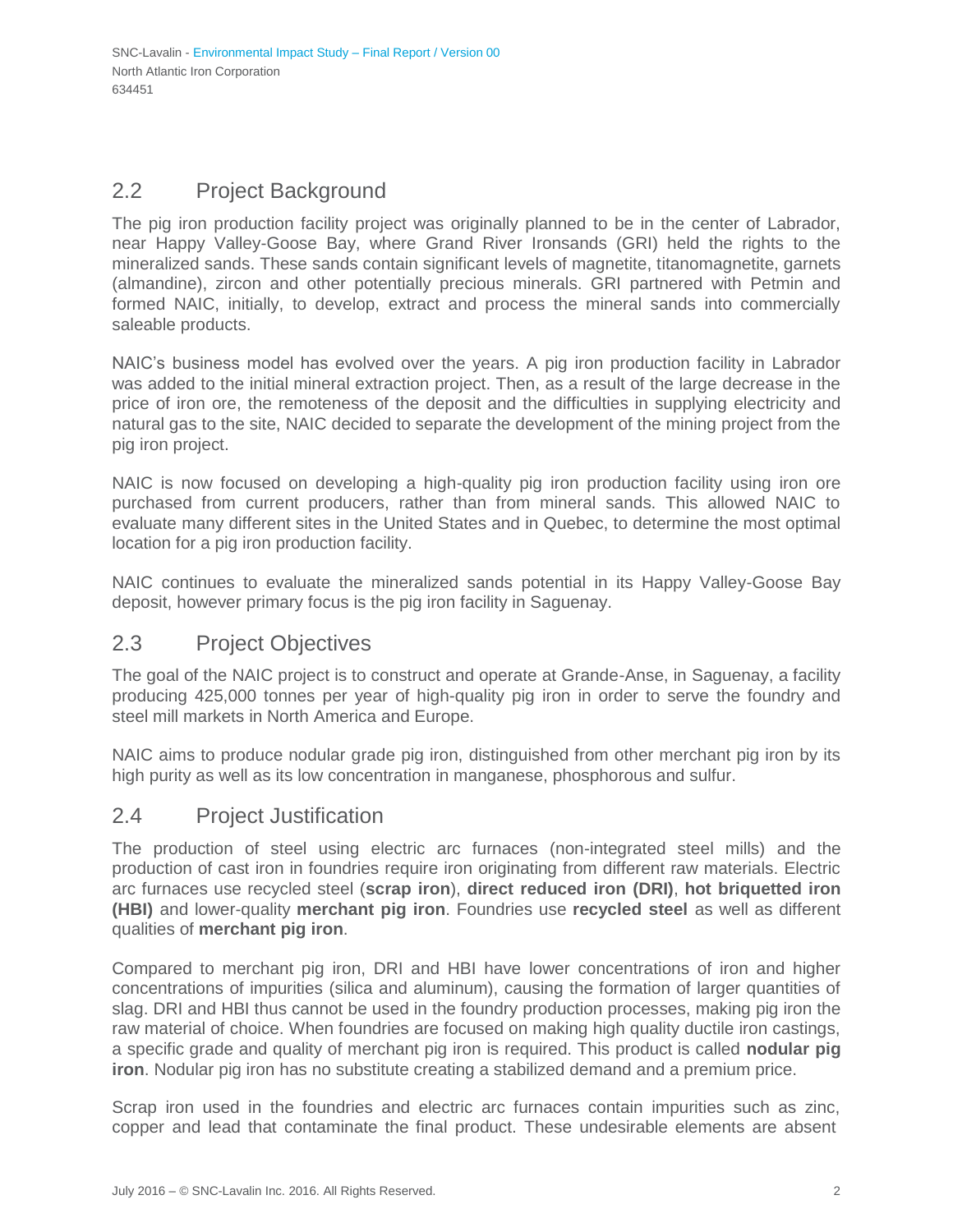from pig iron, which has become irreplaceable in the foundry industry for diluting the impurities to acceptable levels in their finished products. In addition, the supply of quality scrap iron is diminishing as a result of the increased demand of the NAFTA market for high-strength lowweight steel alloys, increasing the demand for merchant pig iron.

The following sections describe the different types of merchant pig iron as well as the materials that could substitute them in the fabrication of steel and iron products. The characteristics of each of these materials are provided in such a way as to distinguish them from nodular pig iron. The information is principally taken from the website *International Iron Metallics Association*   $(IIMA)^1$  $(IIMA)^1$ .

#### <span id="page-9-0"></span>2.4.1 Types of Merchant Pig Iron

Pig iron is the intermediate product of smelting iron ore. The term *pig iron* originates from metal that was originally cast into a mold that was shaped into a branching structure formed in sand, with individual ingots at right angles to a central channel or runner, similar in appearance to a litter of piglets (ingots) suckling on a sow (runner). When the metal had cooled and hardened, the ingots were simply broken from the runner, thus forming *pig iron*.

Today, pig iron is principally produced and consumed by integrated steel mills. However, "hot metal" from iron ore smelting in blast furnaces is directly transferred to the steel mill in liquid form. The term *pig iron* is thus inappropriate in this type of fabrication.

Merchant pig iron is cold iron, cast into ingots and sold as ferrous feedstock for the nonintegrated steel and metal casting industries. It falls into the category of ferrous metals, of which iron and steel scrap make up by far the largest volume, followed by direct reduced iron (DRI) and hot briquetted iron (HBI).

Merchant pig iron is produced by dedicated merchant plants, all of whose production is sold to external customers. Some integrated steel mills produce blast furnace iron that is surplus to their internal requirements and this is also cast into ingots and sold as merchant pig iron.

Merchant pig iron contains at least 92% iron, for a degree of purity of around 96%. It is typically separated into three main categories:

- › Basic pig iron, used mainly in electric arc steelmaking;
- › Haematite pig iron, also known as foundry pig iron, used mainly in the manufacturing of grey iron castings in cupola furnaces<sup>[2](#page-9-2)</sup>;
- $\lambda$  Nodular pig iron also known as ductil[e](#page-9-3) or spheroidal graphite<sup>3</sup>, used in the manufacturing of ductile iron.

Table 2.2 presents the proportion of chemical components contained in merchant pig iron.

 $1$ Information from website<http://metallics.org.uk/>

<span id="page-9-2"></span><span id="page-9-1"></span><sup>2</sup>Cylindrically-shaped furnace on a vertical axis used during the second furnace melt

<span id="page-9-3"></span><sup>&</sup>lt;sup>3</sup> Treated by magnesium, nodular pig iron is obtained by transforming the shape from lamellar to spheroidal or nodular.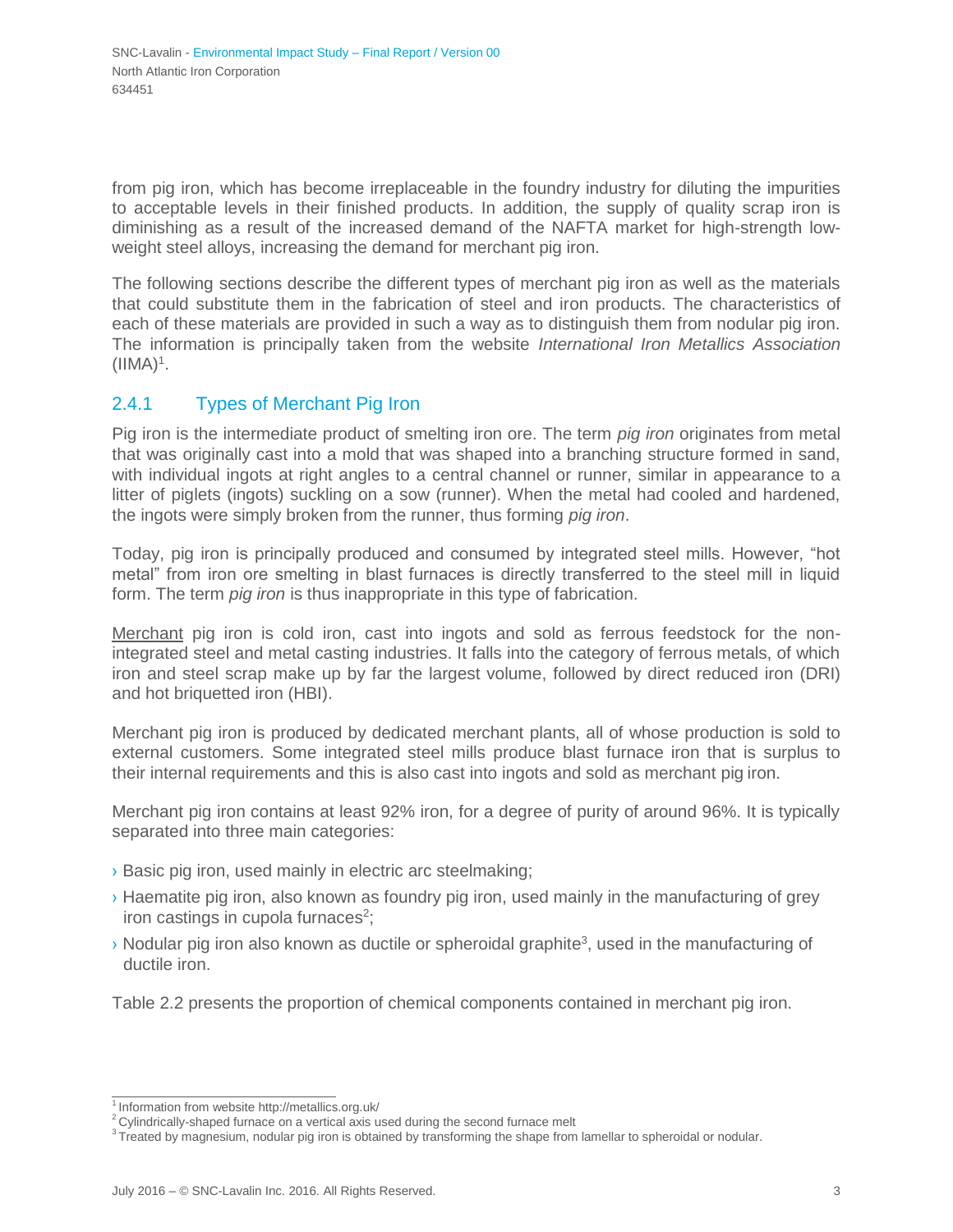| MPI Types                   | <u>Iron</u> | <b>Carbon</b> | <b>Silicon</b> | <b>Manganese</b> | <b>Sulfur</b> | <b>Phosphorous</b> |
|-----------------------------|-------------|---------------|----------------|------------------|---------------|--------------------|
| Basic Pig Iron              | 92%         | $3.5 - 4.5%$  | <1.5%          | $0.5 - 1.0\%$    | $< 0.05\%$    | < 0.12%            |
| Haematite Pig Iron          | 92%         | $3.5 - 4.5\%$ | $1.5 - 3.5%$   | $0.5 - 1.0\%$    | $< 0.05\%$    | < 0.12%            |
| Ductile/Nodular Pig<br>Iron | 92%         | $3.5 - 4.5\%$ | $0.05 - 2.0%$  | $< 0.05\%$       | $< 0.02\%$    | $< 0.04\%$         |

#### **Table 2.2 Proportions of Chemical Components in Merchant Pig Iron (MPI)**

#### <span id="page-10-0"></span>2.4.2 Advantages of Nodular Pig Iron

Nodular pig iron is differentiated from other types of pig iron by its low manganese, phosphorous and sulfur contents, typically less than 0.05% for each element, which gives it significant advantages described below.

- 1. Low impurity content, allowing for:
	- a. Dilution of undesirable elements in the melt;
	- b. Better control and increased stability of the melting process;
	- c. Tighter control of final casting composition, resulting in better mechanical properties of castings;
	- d. Elimination of requirement for thermal treatment of castings, thus reducing production costs;
- 2. Lower melting temperature than scrap steel from electric arc furnaces, resulting in a lower energy requirement;
- 3. Higher bulk density than scrap steel, allowing for:
	- a. Reduction in storage space;
	- b. Reduced charge bucket use;
	- c. Better electromagnetic effect, incurring a quicker melting process and thus reduced power consumption;
- 4. Lower surface area/volume ratio than scrap steel, reducing the oxidation (rust formation) and slag production;
- 5. An increase in the percentage of pig iron in the charge, leading generally to a higher nodule count in ductile iron.

With its high iron purity, the use of ductile pig iron allows steel mills as well as foundries to continue to use scrap iron, whose advantages and disadvantages are described below, as an iron source.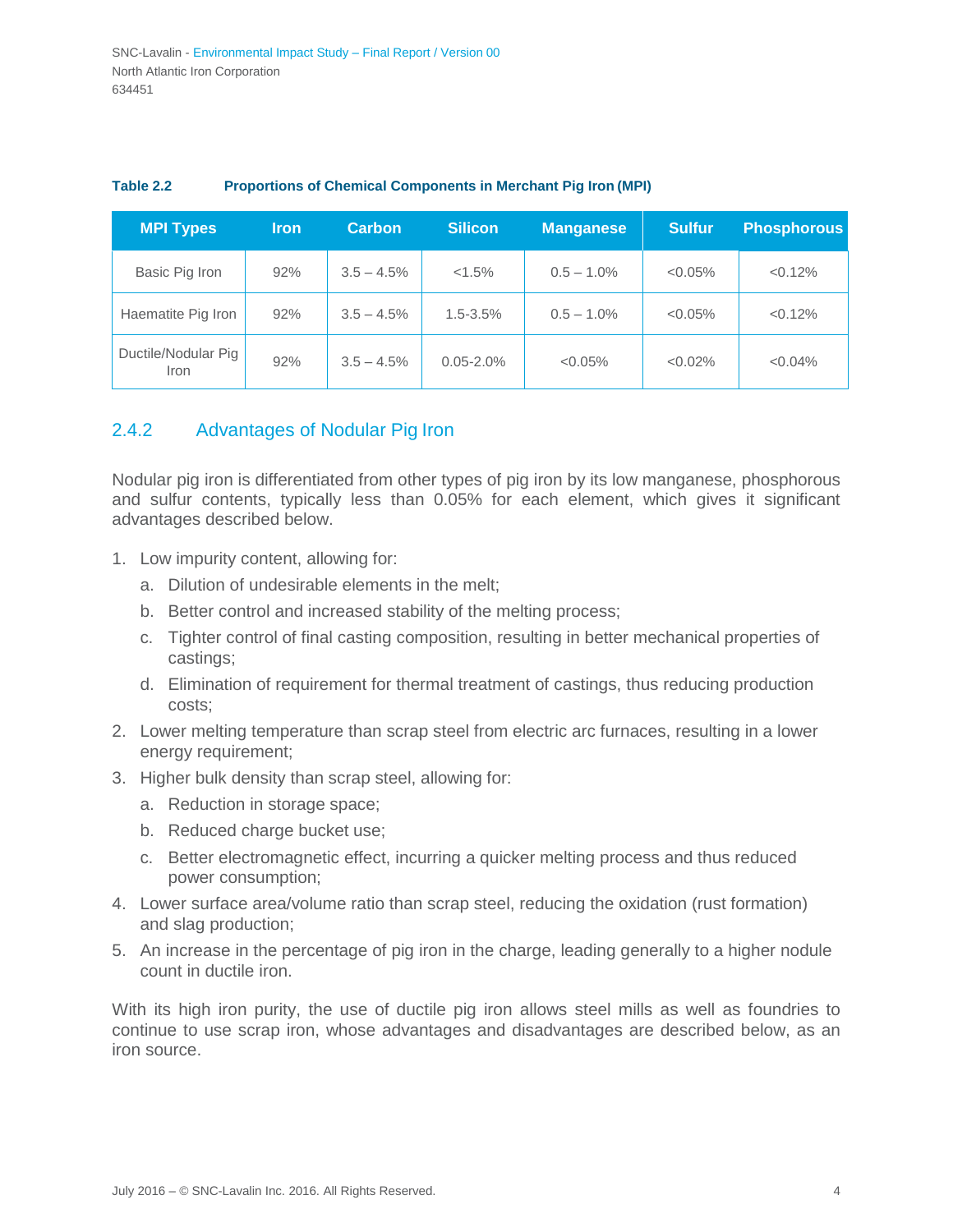#### <span id="page-11-0"></span>2.4.3 Advantages and Disadvantages of Scrap Iron

Scrap iron re[s](#page-11-2)ults from the recovery of metal, ferrous and non-ferrous<sup>4</sup>, sourced from diverse materials recovered from businesses or private owners. The principal advantages to using scrap iron in the fabrication of steel and pig iron are:

- › Reduction of environmental footprint, less waste in landfills, use of recycled materials;
- › Reduction in consumption of raw materials;
- › Energy and cost savings;
- › Abundance and availability near production centers.

The principal disadvantages of using scrap iron are linked to the variation (in concentration and type) of other metals present in the scrap, that can thus end up in the atmospheric emissions, make the production of high-purity iron castings and steels more difficult and increase the production of slag.

#### <span id="page-11-1"></span>2.4.4 Direct Reduced Iron (DRI)

Direct reduced iron (DRI), or sponge iron, is produced from the direct reduction (i.e. oxygen removal) of iron ore with reducing elements such as hydrogen gas and carbon monoxide, originating from natural gas or coal. DRI provides an alternative steel-production method from the conventional route of blast furnace and basic oxygen furnaces. DRI is an intermediate product and is a raw material for the production of steel in electric arc furnaces.

Once commercialized, DRI can come in different forms (lump, briquettes, or pellets). It can be transformed mechanically by hot compression to briquettes in order to reduce its porosity and tendency to oxidize. Once hot molded, DRI is called hot briquetted iron (HBI).

#### *Advantages and Disadvantages of Direct Reduced Iron*

For certain developing countries where supplies of cokefiable coal are limited, the production of DRI could be advantageous in the following ways:

- 1. Low investment costs and comparable performance to integrated steel mills;
- 2. High concentration of iron (90 to 94% total iron) and low concentration of impurities, creating an excellent raw material for non-integrated steel mills, allowing them to blend lower grade scrap iron for the rest of the load or to produce higher steel grades;
- 3. Stable and known chemical composition, certified by the producer;
- 4. Possibility of producing HBI, a compact form of DRI, allowing notably:
	- a. Facility of transport, handling and storage of the product, HBI has a low reactivity with salty and fresh water;

<span id="page-11-2"></span> $^4$  Ferrous metals are light iron, pig iron and heavy steel. Non-ferrous metals are copper, brass, lead, non-oxidizable steel, aluminum, bronze and zinc. These metals generally come from recovered parts such as auto parts, catalytic converters, production metal waste, demolition materials, home appliances, etc.).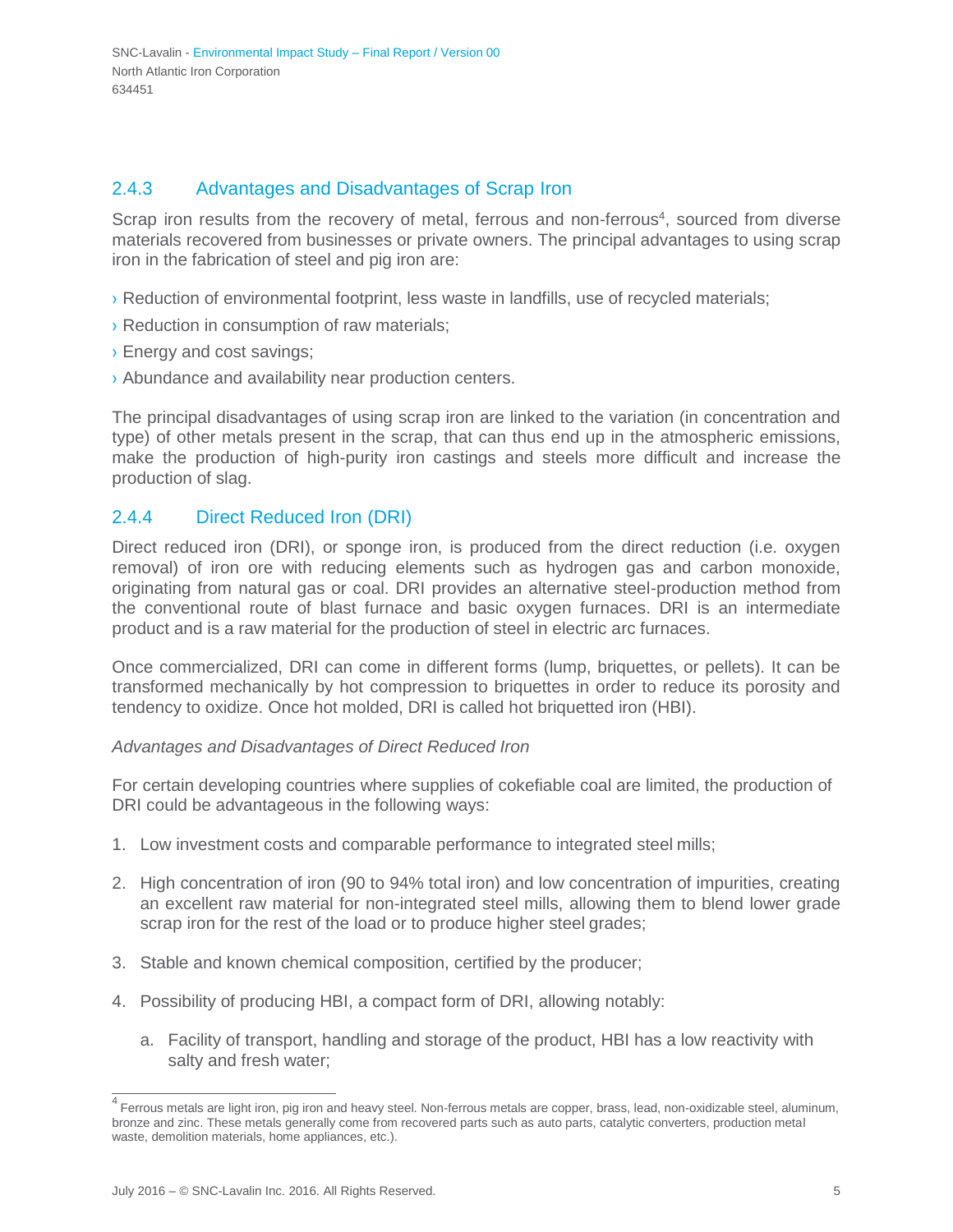b. Reduced costs and energy when consumed on the production site, as long as iron is not cooled but immediately transported and loaded into the electric arc furnace.

Finally, the ore and natural gas suppliers are often present in the same country, avoiding the costs associated with natural gas transport (the facility is normally situated near the natural gas source because it is normally more profitable to transport ore rather than gas).

DRI has, however, several disadvantages, which are the following:

- 1. Spontaneous ignition upon contact with air (pyrophoric);
- 2. Tendency to oxidize and produce rust when non-protected; it must be rapidly transformed during steel production;
- 3. Contact with water, particularly salty water, can generate hydrogen and lead to danger of explosion, which makes transportation difficult.
- 4. Higher level of slag formers than pig iron

The main disadvantage of DRI and HBI is that they cannot be used in foundries as a result of elevated levels of gangue forming oxides that stay in the DRI (i.e. CaO,  $Al_2O_3$ , SiO<sub>2</sub>, MgO). These oxides represent 3% to 6% of the elements in DRI/HBI.

#### <span id="page-12-0"></span>2.5 Pig Iron Market

The merchant pig iron market can be divided into two categories within the primary metal transformation sector: the iron foundry and steel mill markets. The principal market targeted by NAIC for nodular pig iron are North American and European foundries, followed by nonintegrated steel mills that would receive all production surplus. Figure 2.1 illustrates market opportunities for pig iron according to 2014 data as well as a projection for 2025.

#### <span id="page-12-1"></span>2.5.1 Global Context

In 2014, the global merchant pig iron market was 100 million tonnes per year, of which 44 million tonnes were dedicated to foundries.

Table 2.3 presents the ten main countries that produced grey and ductile iron castings in 2013.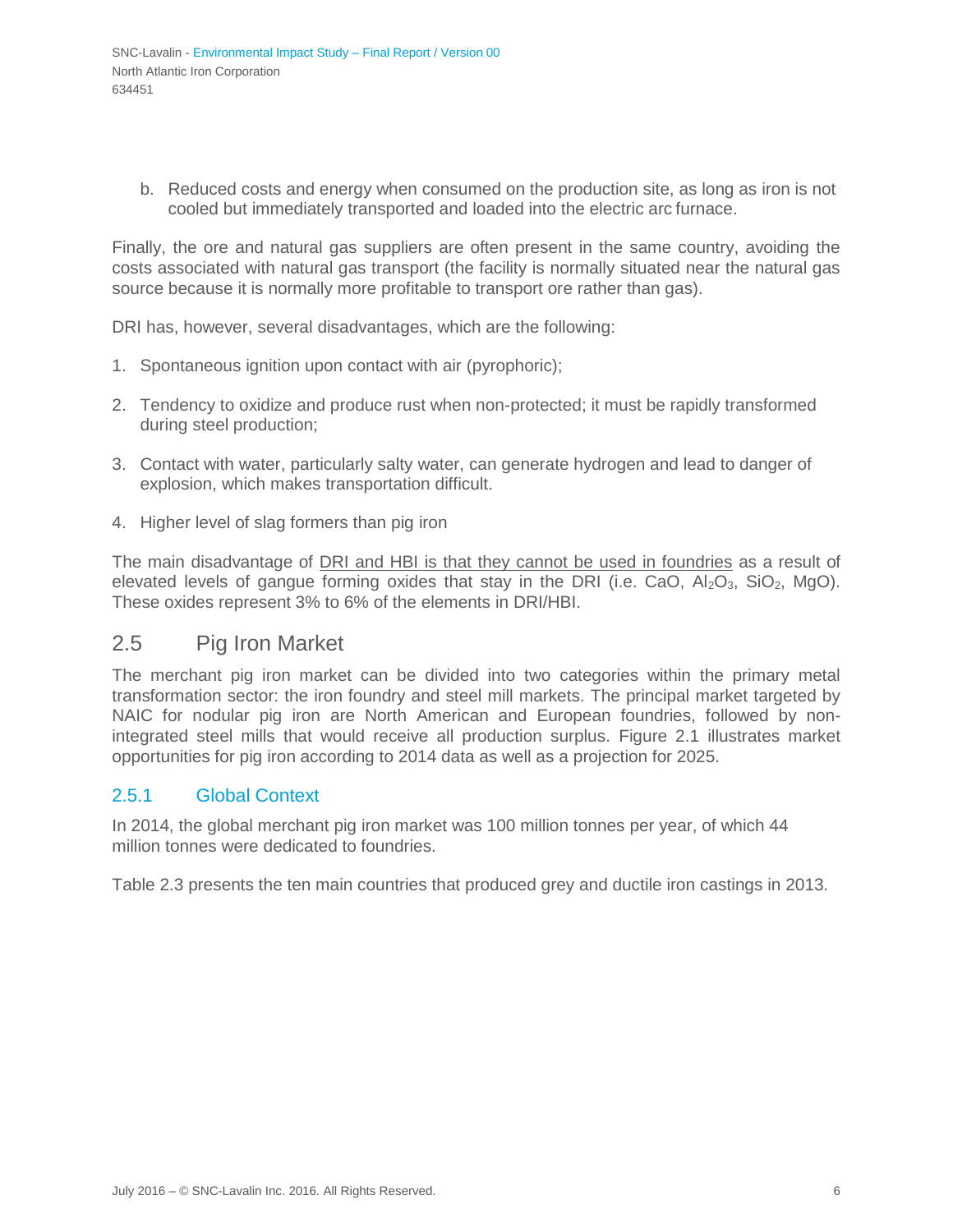

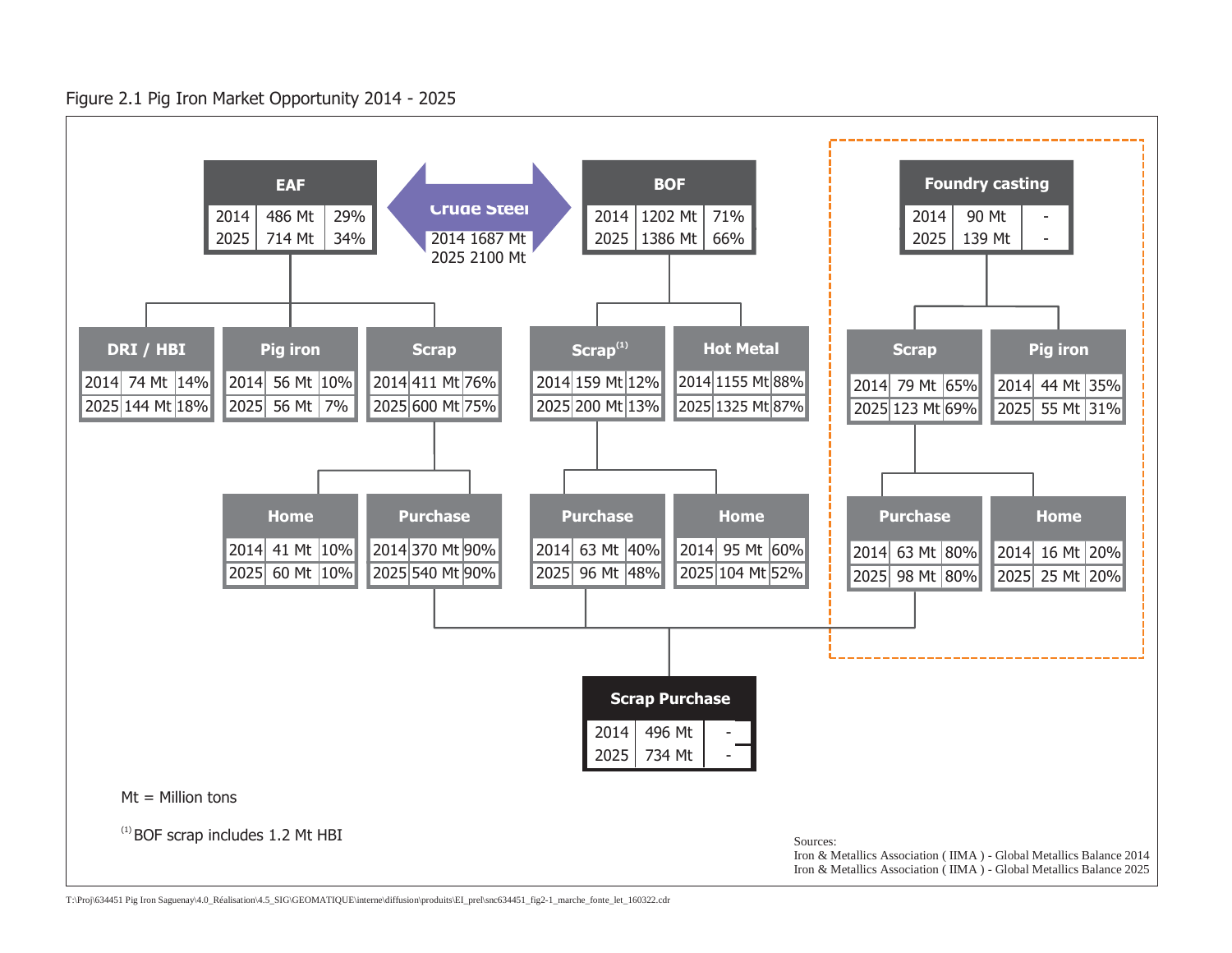| <b>Country</b>             | <b>Grey Iron</b><br>(M t/y) | <b>Ductile Iron</b><br>(M t/y) | <b>Total</b><br>(M t/y) |
|----------------------------|-----------------------------|--------------------------------|-------------------------|
| China                      | 20.6                        | 11.6                           | 32.2                    |
| <b>United States</b>       | 4.08                        | 4.25                           | 8.33                    |
| India                      | 6.7                         | 1.0                            | 7.7                     |
| Germany                    | 2.38                        | 1.54                           | 3.92                    |
| Japan                      | 2.14                        | 1.68                           | 3.82                    |
| <b>Russia</b>              | 1.81                        | 0.99                           | 2.8                     |
| <b>Brazil</b>              | 1.83                        | 0.75                           | 2.57                    |
| <b>South Korea</b>         | 1.09                        | 0.71                           | 1.8                     |
| <b>France</b>              | 0.64                        | 0.70                           | 1.34                    |
| Italy                      | 0.69                        | 0.39                           | 1.08                    |
| <b>Total</b>               | 41.9                        | 23.6                           | 65.5                    |
| <b>Total without China</b> | 21.3                        | 12.0                           | 33.4                    |

#### **Table 2.3 Main Grey and Ductile Iron Casting Producer Countries in 2013**

\* Data has been rounded to facilitate reading;

Source: *Modern Casting – 48th Census of World Casting Production* (2014).

The total iron foundry market increased by almost eight million tons between 2007 and 2014 to 57.7 million tons. The United States also increased their production from 7.8 million tons in 2007 to 8.3 million tons in 2013. China is the top nodular castings producer with almost half the market (11.6 M t/y), followed by the United States (4.3 M t/y) and Germany (1.5 M t/y). The ductile pig iron market increased by 1.3 percent in 2013 compared to 2012 data.

The global demand for nodular pig iron is currently estimated at 1.2 to 1.5 million tons per year. According to the International Iron and Metallics Association, the demand for pig iron will have increased by 11 million tons in 2025.

#### <span id="page-14-0"></span>2.5.2 Increase in Electric-Arc-Furnace-Produced Steel

The average annual rate of increase of the global electric-arc-furnace steel production market was 4.8% between 2010 and 2015. Much of this gain was in flat-rolled steel and specially graded steel. These types of steel products and grades require a mixture of steel scrap and alternative iron units such as merchant pig iron.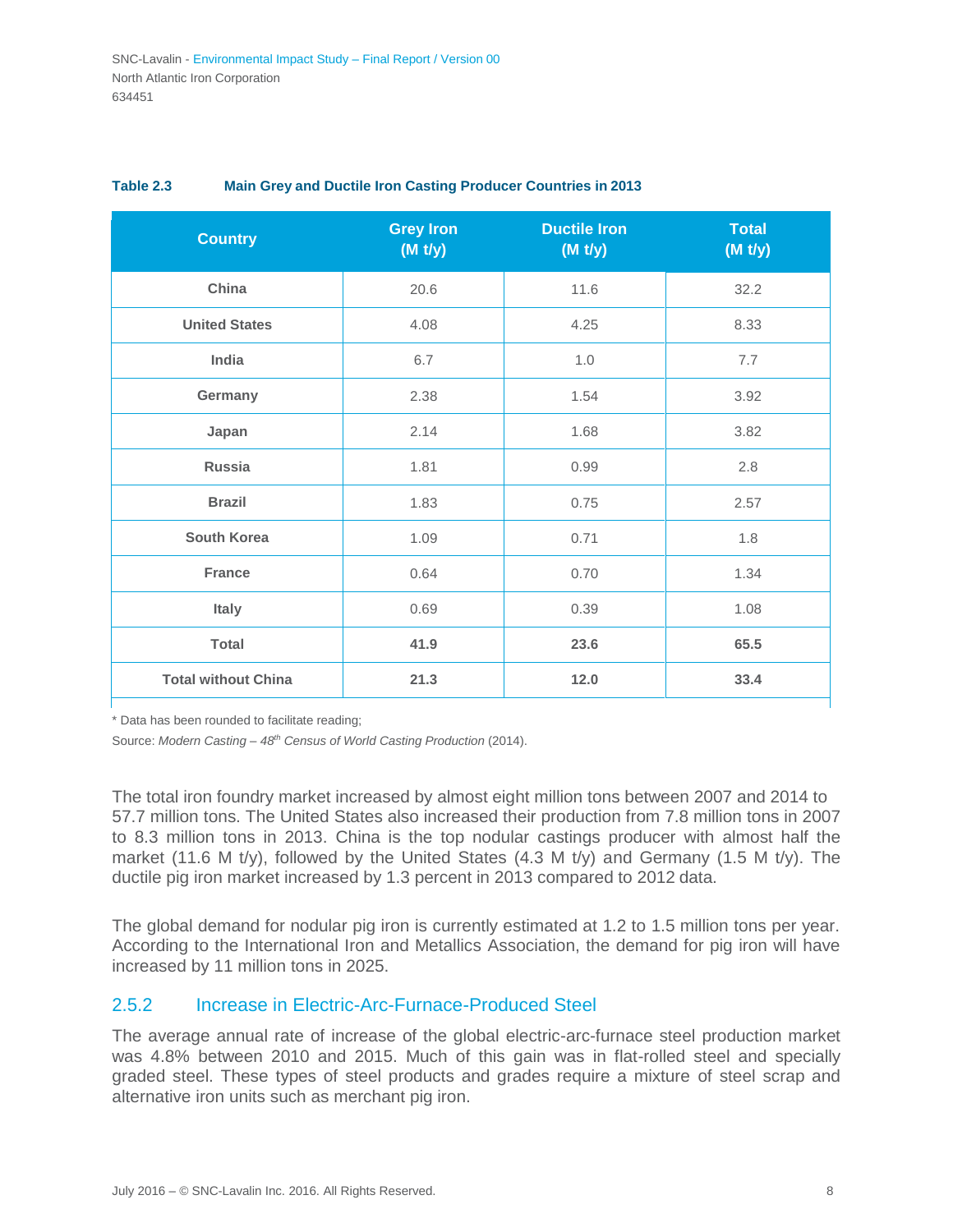The global supply of steel scrap without impurities is deteriorating as multiple recycling stages can increase concentrations, and there is an increasing use of high strength low weight alloyed steels. The alloying agents end up being impurities in scrap steel that must then be managed by steel mills and foundries that recycle such scrap. These impurities can only be adjusted by dilution, through mixing the scrap with alternative iron units (such as pig iron) that do not contain impurities.

As a result of new electric arc furnace steel production process start-ups based in Asia, the Middle East and in Eastern Europe, it is highly likely that Russian and Chinese merchant pig iron producers will be less interested serving the North American market and would concentrate more on nearby customers.

#### <span id="page-15-0"></span>2.5.3 Reduction in Merchant Pig Iron Production Capacity

Over the course of 2012 and 2013, difficulties in the steel market led to the closure or bankruptcy of facilities located in Russia, Brazil and the Ukraine reducing merchant pig iron production capacity. The integrated steel mills in Ukraine are susceptible to being repositioned on the local steel market, which is showing signs of equilibrium between supply and demand, decreasing merchant pig iron exports from Ukraine. Additionally, the largest global exporter of merchant pig iron is slowly withdrawing from the market as it strengthens its steel production (Koks Group, Russia). Potentially 2 million tons per year of merchant pig iron could be removed from the market when Koks begins to use it to make steel in Russia.

#### <span id="page-15-1"></span>2.5.4 Targeted Market

The principal market targeted by NAIC is the American and European foundry market, followed by electric arc furnace steel mills. The value-added business model used by NAIC is based on an annual production of 425,000 tons of nodular merchant pig iron, for which the use of 700,000 tons of iron pellets is required. This raw material could easily come from local industries, such as the pellet export facilities of Arcelor Mittal and Rio Tinto located respectively in Port-Cartier and Sept-Iles.

The market targeted by NAIC is easily accessible by maritime transport for four to ten principal ductile pig iron producing nations (United States, Germany, France and Italy).

#### <span id="page-15-2"></span>2.6 Choosing Quebec

#### <span id="page-15-3"></span>2.6.1 Geographical Position of the Market

The principal consumers of nodular pig iron are mostly in the United States and Europe, around 400,000 and 500,000 tons per year respectively. Presently, the nodular pig iron consumed in the United States comes essentially from Brazil (220,000 t/y) followed by South Africa (150,000  $t$ /y), Canada (35,000 t/y) and Russia (5,000 t/y). Russia mainly supplies Europe and Eastern Europe as a result of its geographic location.

It should be noted that nodular pig iron produced in Canada and South Africa come essentially from an intermediate product originating from the melting of ilmenite during the production of titanium dioxide. The production from these two countries is accessory and does not follow the market trends.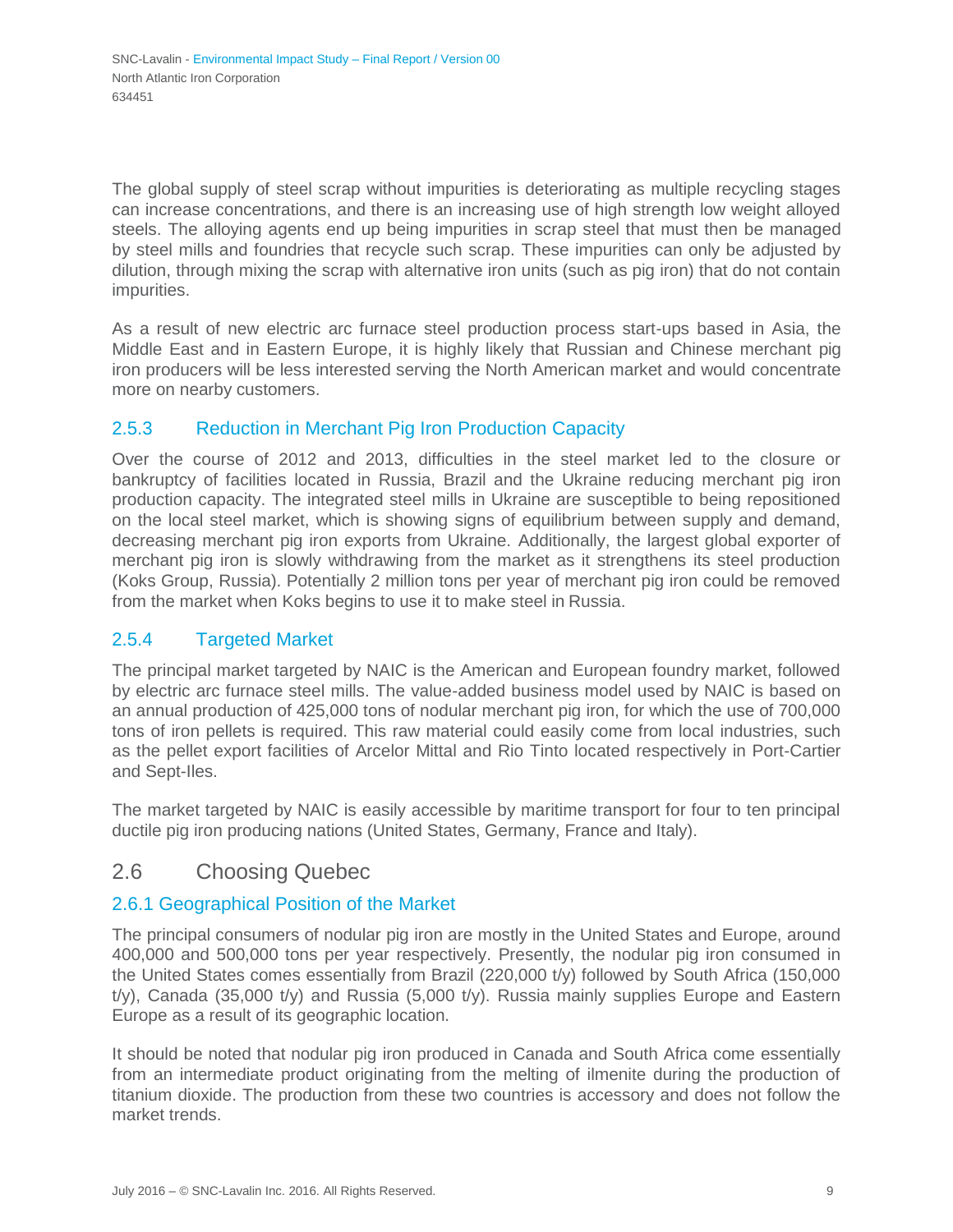Producers in Russia are struggling to obtain the desired nodular pig iron quality criteria, notably for sulfur. This struggle is mainly due to the use of blast furnaces that are not adequately configured for the hot metal refining process.

The majority of iron ore from Brazil contains an elevated quantity of phosphorous and manganese, which causes a major inconvenience in the production of nodular pig iron. Additionally, Brazilian producers require 120 days to deliver the product after the order is placed. The delay includes the production of the pig iron, transport by truck to the port, delivery by boat to New Orleans and transport by barge to the Midwest.

As a result of high wait times for delivery and the quality of the nodular pig iron, few producers can supply the market of North America. The construction of a nodular pig iron fabrication facility in Quebec is thus strategic. Table 2.4 summarizes the advantages that strengthen this choice.

| <b>Variable</b>                                                                      | <b>Advantage</b>                                                                                                                                                                                                                                                                                                                                                                                                                              |
|--------------------------------------------------------------------------------------|-----------------------------------------------------------------------------------------------------------------------------------------------------------------------------------------------------------------------------------------------------------------------------------------------------------------------------------------------------------------------------------------------------------------------------------------------|
| 1. Production and delivery (USA and<br>Europe)                                       | Direct access to the Great Lakes and to the Atlantic Ocean (<5<br>$\mathcal{F}$<br>days for delivery)<br>Reduced transportation costs to the USA and Europe<br>$\lambda$<br>(compared with Brazil and Russia)<br>Availability of inputs at reduced costs (e.g. iron ore, electricity,<br>$\mathcal{F}$<br>natural gas)<br>Low production costs and delivery costs allow for profitability<br>$\lambda$<br>through fluctuating economic cycles |
| 2. Well-established American and European<br>iron foundry market                     | Potential in North America of 1 Mt/y, in addition to an<br>$\sum_{i=1}^{n}$<br>analogous market in Europe<br>Sufficient market size to absorb the production of NAIC<br>$\sum_{i=1}^{n}$                                                                                                                                                                                                                                                      |
| 3. Distant competition (Brazil, Russia,<br>Ukraine, South Africa)                    | Zero competition in North America and weak competition in<br>$\sum_{i=1}^{n}$<br>Europe<br>Reduced logistics costs<br>$\sum_{i=1}^{n}$<br>Reduced geopolitical risks<br>$\mathcal{F}$                                                                                                                                                                                                                                                         |
| 4. Excess production can be purchased by<br>non-integrated steel mills (vast market) | > 4 Mt/y of merchant pig iron is imported by North-American<br>$\mathcal{F}$<br>steel mills                                                                                                                                                                                                                                                                                                                                                   |
| 5. Quality of the product prevails over the<br>quantity                              | $\rightarrow$ High quality pig iron produced in Quebec could be sold at a<br>premium of up to \$100 US/t compared to the price of basic pig<br>iron sold to steel mills                                                                                                                                                                                                                                                                       |
| 6. Complements the market needs                                                      | No rivalry with Canadian or American mines, foundries and<br>$\sum_{i=1}^{n}$<br>steel mills                                                                                                                                                                                                                                                                                                                                                  |

#### **Table 2.4 Advantages of Constructing a Nodular Pig Iron Facility in Quebec**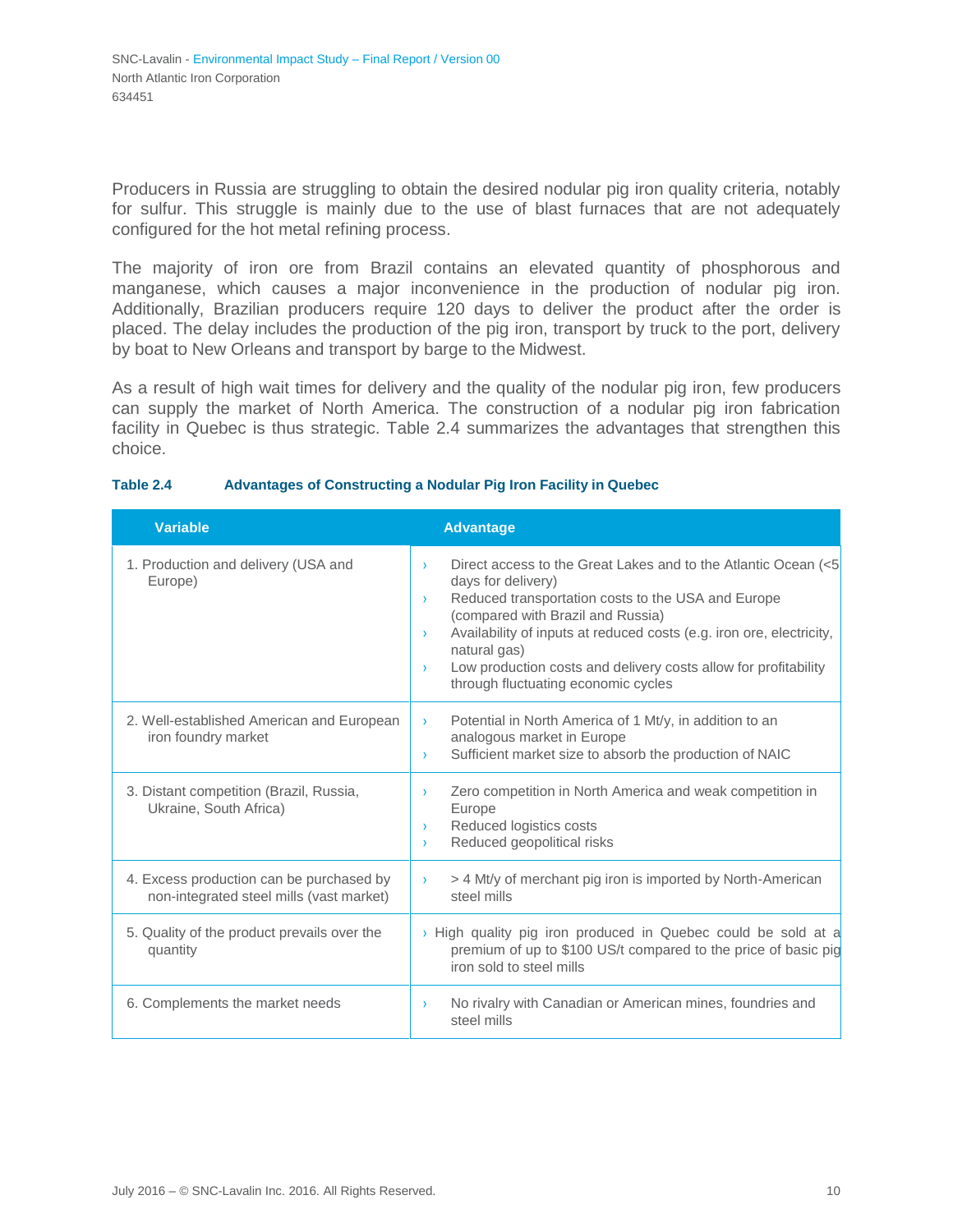#### <span id="page-17-0"></span>2.7 Site Selection

In total, 14 sites were evaluated of which five were in Canada and nine in the United States. Among the selection criteria used to compare the sites were:

- › Accessibility of the maritime waterways (deep water port) as well as railway and roads;
- › Availability and reliability of energy resources (natural gas and electricity);
- › Proximity to raw material;
- › Proximity to the markets of the United States and Europe;
- $\rightarrow$  Site characteristics (zoning, land purchase, industrial infrastructure, etc.);
- › Taxes;
- › Accessibility to qualified labor.

In Quebec, three locations were considered: Sept-Iles, Port-Cartier and Saguenay. Sept-Iles and Port-Cartier were eliminated for lack of site availability and accessibility to natural gas as well as zoning in the case of Sept-Iles. The possibility of liquefied natural gas (LNG) supply was evaluated but judged to be too costly and unpredictable. There is no LNG receiving facility on the North Shore and the announced projects have no firm start-up date.

#### <span id="page-17-1"></span>2.7.1 The Saguenay Site

NAIC chose to construct its pig iron production facility on industrial land belonging to the Saguenay Port Authority (APS), near the maritime terminal of Grande-Anse in the City of Saguenay, La Baie Borough.

In order to fulfill its mission, which consists of favoring the expansion of outside business as well as the industrialization and development of the inland region of Saguenay-Lac-Saint-Jean-Chibougamau-Chapais, the APS has recently developed the land in order to allow businesses to grow and use the proposed utilities. These properties are located on either side of the Chemin du quai Marcel-Dionne giving access to the jetty by the same name.

In 2015, APS saw the designation of the industrial-portuary zone by the Quebec government in the context of its maritime strategy. Globally, industrial-port zones will allow Quebec exports to increase through an improved integration of manufacturing to global supply chains (Quebec government, Stratégie maritime, 2015). This designation aligns with the general orientations of the APS that are strengthened by them. NAIC could thus benefit from the functional developments by sharing infrastructure and port services with the goal of increasing the efficiency of these activities in terms of logistics.

This federal industrial-port zone offers several advantages to the construction of a pig iron production facility:

- › Deep water port accessible year-round situated at a reasonable distance from raw material suppliers of the market;
- $\rightarrow$  Space available near to the port (2.4 km) and at the jetty (for temporary storage as needed);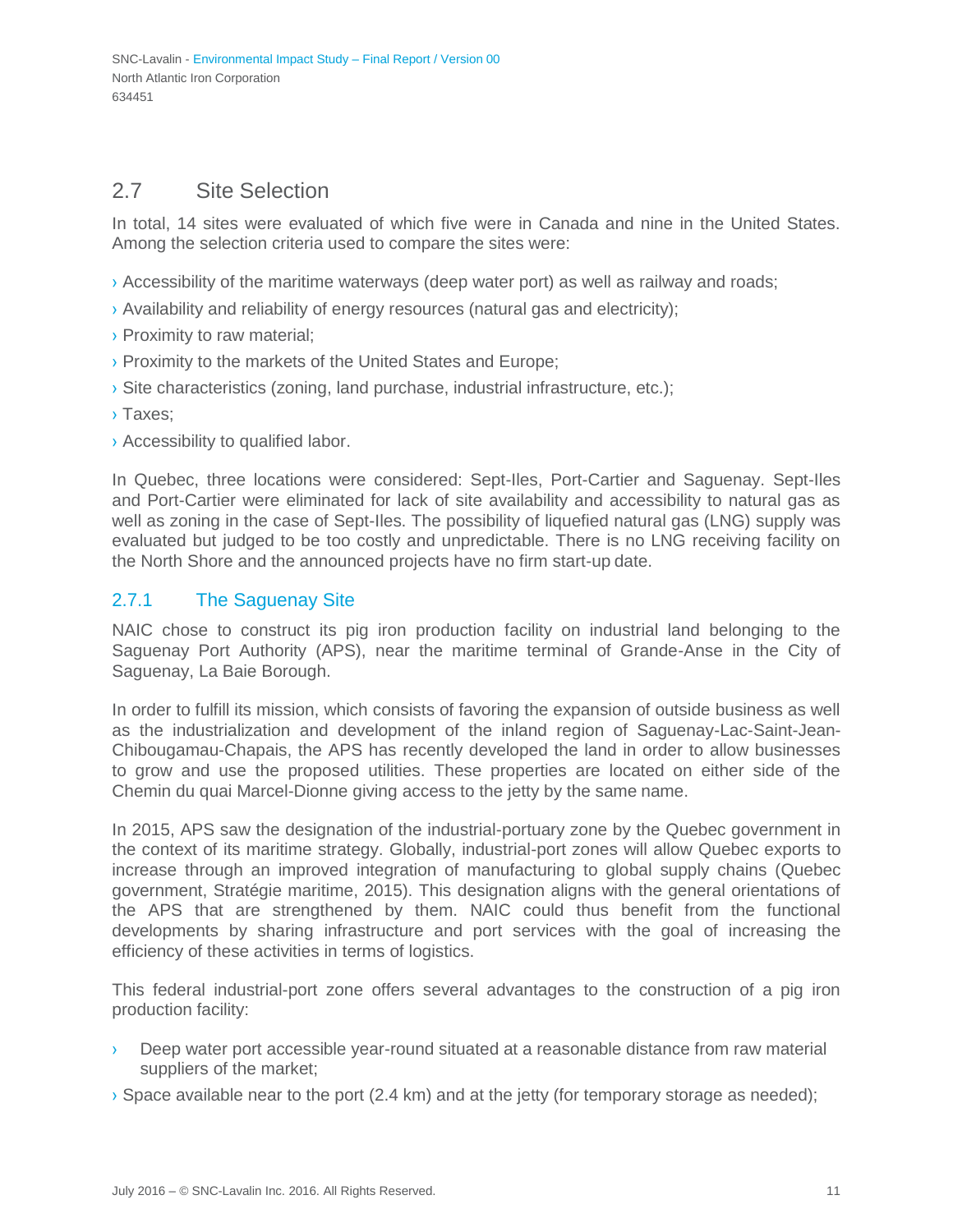- $\rightarrow$  Commitment by the APS to construct a multi-user conveyor between the jetty and the industrial zone that could be used for the transport of pellets and pig iron;
- › Site provided by the APS already cleared and leveled;
- Land at the heart of an industrial-use zone:
- › Remoteness of urban perimeters allowing for the existence of major industrial operations;
- Availability and reliability of natural gas supply (commitment from Gaz Metro to extend its network to serve the facility);
- › Availability and reliability of the electric network (commitment from Hydro Quebec to extend its network to serve the facility);
- › Willingness of different levels of government to develop this sector for industry;
- › Qualified labor in the steel industry sector.

The exact location of the site on the APS land was defined following a geotechnical study as well as discussions with APS that wishes to both set aside land for the construction of a future railway that would serve this sector, and to maintain its commitments to other private project promoters. The land would remain the property of APS and would be leased to NAIC via a longterm lease. The site location is presented in figure 2.2.

#### <span id="page-18-0"></span>2.7.2 Regulatory Context

The regulations governing the land of the facility's location (project site) is intimately related to the site selection.

The site considered for the construction of the facility is found within Zone 71770, as outlined by the City of Saguenay. According to the zoning regulation for this zone, the allowed uses are predominantly industrial and port-related, to be carried out in the Grande-Anse sector.

The site zone is in line with the development of the land, planning unit 119, identified as a predominantly industrial zone whose vocations are linked to port activities in Grande-Anse. The site is located in the industrial expansion zone of which the Intermodal Maritime Industrial Park is part.

#### <span id="page-18-1"></span>2.8 Project Overview

The project consists of the construction and operation of a nodular pig iron production facility from iron pellets. Annual forecasted production is 425,000 metric tons. Production of nodular pig iron will be carried out using known and proven technologies, which is direct reduction followed by smelting in an electric arc furnace. Natural gas is used as a reducer element as well as a combustible for the preheating furnace. The iron pellets originating from the pellet plants of the North Shore will be transported by boat and then conveyed or trucked to the facility. Bentonite will be used as a binder for the pellet fines that will be combined into briquettes to be reused as raw material. Lime will be used in the electric arc furnace to create the slag. Metal, liquid iron, will be casted into pig iron form. The different sources of atmospheric emission will be treated to reduce dust emissions. The wastewater generated by the processes will be treated and reused within the facility. With the exception of slag of the pig iron that will be stored outside, all other material will be contained.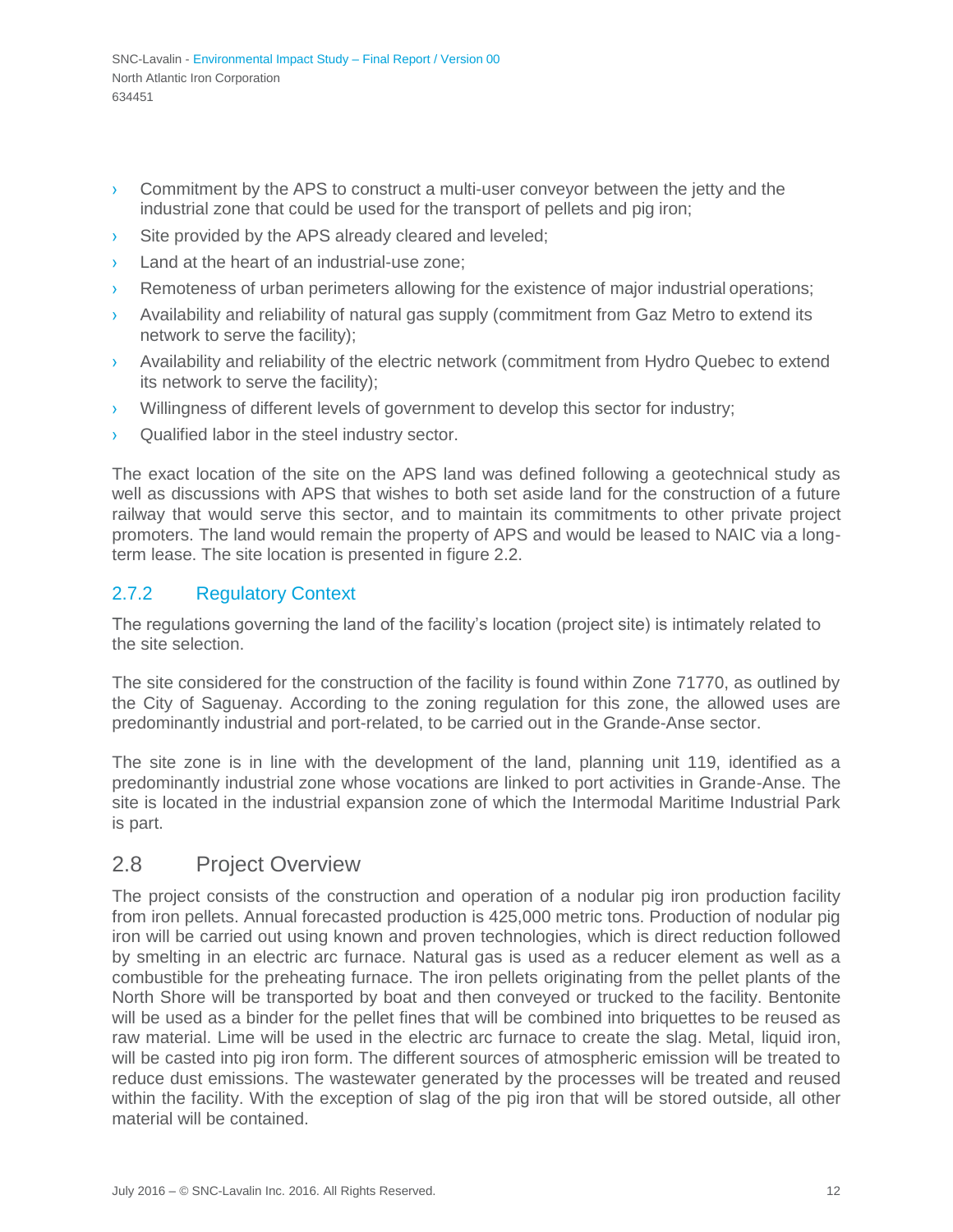#### Figure 2.2 Site Location

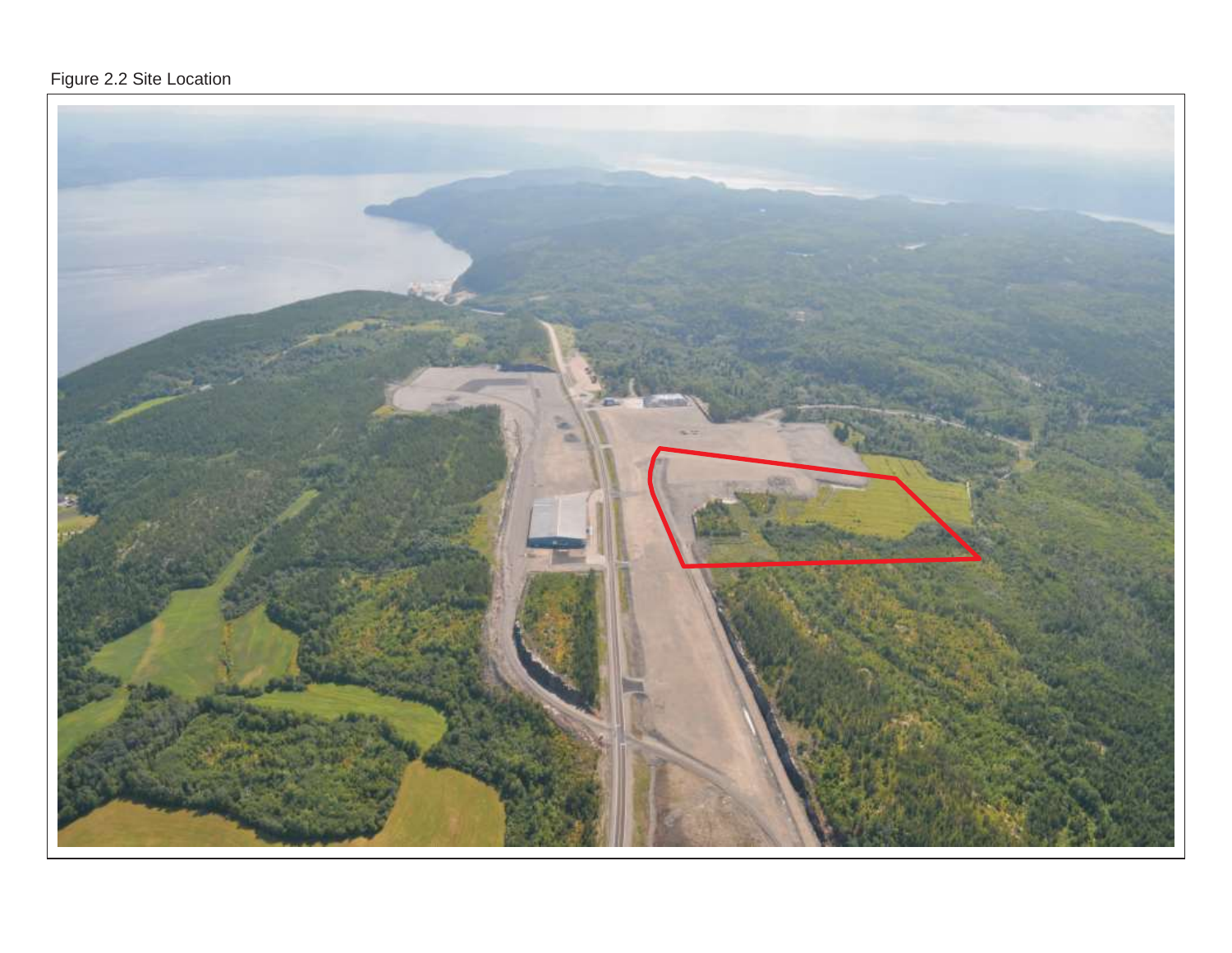#### <span id="page-20-0"></span>2.9 Technology Selection

#### <span id="page-20-1"></span>2.9.1 Pig Iron Production Technologies

Three main technological pathways to produce pig iron out of iron ore are available:

- › Traditional BF;
- › Coal-based DR technologies followed by electric smelting;
- › Gas-based DR technologies followed by electric smelting

The coal-based smelting reduction process (i.e. Corex/Finex process) and all the other emerging technologies with little commercialization are excluded from this review.

#### 2.9.1.1 Traditional vs. Direct-Reduction Ironmaking

For over a century, pig iron and liquid steel have been produced at integrated mills that process virgin raw materials such as iron ore, coking coal, and a burden material like limestone and dolomite. As the name implies, integrated mills are characterized by networks of independent material and energy streams between processes including cokemaking, ironmaking, steelmaking, and steel finishing. An integrated mill producing nodular pig iron from virgin iron ore and coal would require a cokemaking plant and a BF.

Introduced in the late 1960s, direct reduction ironmaking is the most common alternative to BF ironmaking with iron ore pellets. In this process, synthesis gas (or syngas) which is a mixture of hydrogen  $(H<sub>2</sub>)$  and carbon monoxide  $(CO)$ , is generated, providing an effective reducing agent converting the iron ore into direct-reduced iron (DRI or sponge iron) in a furnace.

Several natural gas-based DRI processes are available on the market with the MIDREX and HYL technologies being the most common worldwide. They both have different features but all in all they provide a DRI product that can be loaded into EAFs as a clean substitute to ferrous scrap. Non-coking coal-based DRI processes are also available although more limited commercially. It uses, for example, a rotary hearth furnace in which a mixture of iron ore and pulverized coal is continuously fed and heated at varying temperatures to produce sponge iron (Fastmet process).

The primary benefit of DRI processes is that they can operate without coke or sinter. This aspect avoids the necessity for cokemaking plants and sinter machines that have significant environmental impacts and energy requirements. The use of natural gas instead of coal as the reducing agent also limits greatly the emissions associated with sulfur but also with carbon dioxide  $(CO<sub>2</sub>)$ . Other benefits but also inconveniences are associated with DR ironmaking. NAIC has selected the natural gas based direct reduction route. Table 2.5 generalizes these differences between the traditional and DR ironmaking technological pathways.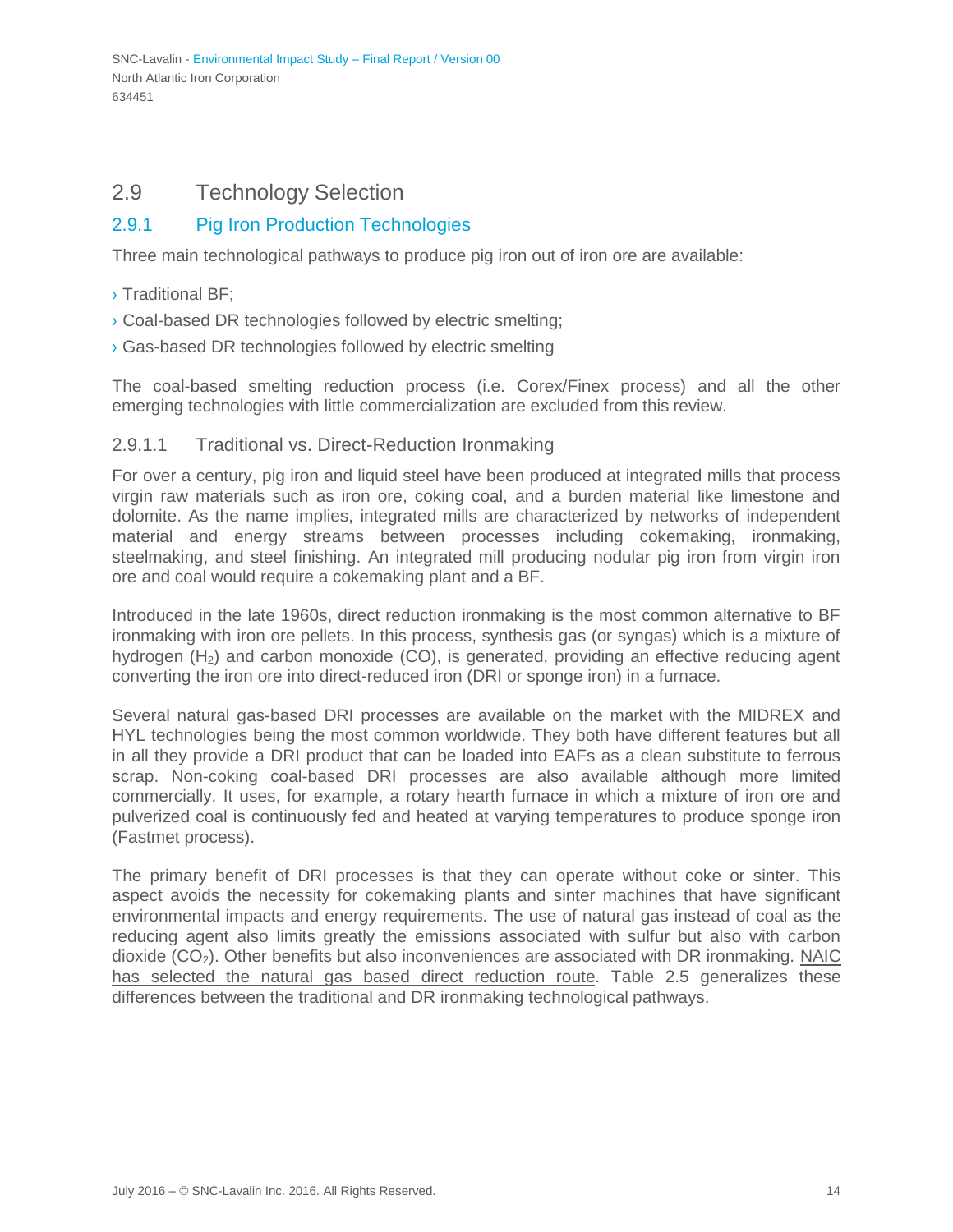#### <span id="page-21-0"></span>**Table 2.5 Traditional vs. DR Ironmakin[g](#page-21-0)<sup>5</sup>**

| <b>Features</b>     | <b>Traditional BF (Blast Furnace)</b>                                                                                                                                                                                                                                                                                                                                                                                                                        | DR (with gas) + EAF                                                                                                                                                                                                                                                                                                                                                                                                                                                                                                |
|---------------------|--------------------------------------------------------------------------------------------------------------------------------------------------------------------------------------------------------------------------------------------------------------------------------------------------------------------------------------------------------------------------------------------------------------------------------------------------------------|--------------------------------------------------------------------------------------------------------------------------------------------------------------------------------------------------------------------------------------------------------------------------------------------------------------------------------------------------------------------------------------------------------------------------------------------------------------------------------------------------------------------|
| Scale of Production | Long established and energy and resource efficient with<br>unit plant throughputs of hot metal of 2 to 4.77 Mt/yr<br>and greater.                                                                                                                                                                                                                                                                                                                            | Gas-based processes account for the vast majority of installed DR<br>capacity worldwide, dominated by HYL and Midrex technologies.<br>DRI is normally used as a virgin metallic feed, supplementing scrap in<br>the EAF steelmaking route. DRI is also used as metalized burden in BF<br>for coke reduction/hot metal productivity increase.<br>DR plants range from 0.2-2.5 Mt/yr; Midrex being the largest module in<br>operation based on the HYL ZR (ENERGIRON), already in the lower limit<br>of the BF size. |
| <b>Feedstocks</b>   | <b>Coal:</b> Coking coals required for cokemaking; coke breeze<br>and anthracite required (where used) for sinter plants;<br>coal for BF injection (can be non-coking coal<br>specification).<br><b>BF Injectants:</b> Besides coal, oil (incl. waste oil), natural<br>gas, plastics, and a flux material (i.e. limestone) are<br>injected into the BF.<br><b>Metallics:</b> A wide range of feedstock of variable quality<br>and specification can be used. | Coal (where used-minority of processes): A wide range of solid fuels<br>from anthracite to lignite including charcoal can be used.<br>Gas (where used): Sulphur content of gas must be low to avoid<br>poisoning of the reformer catalyst and effecting product quality for the<br>Midrex process.<br>Metallics: As no physical change of state takes place in the process,<br>high-quality pellets and lump ore are required.                                                                                     |

<sup>5</sup>Adapted from European Commission, Integrated pollution prevention and control – Reference documents on best available techniques for the production of iron and steel, February 2008.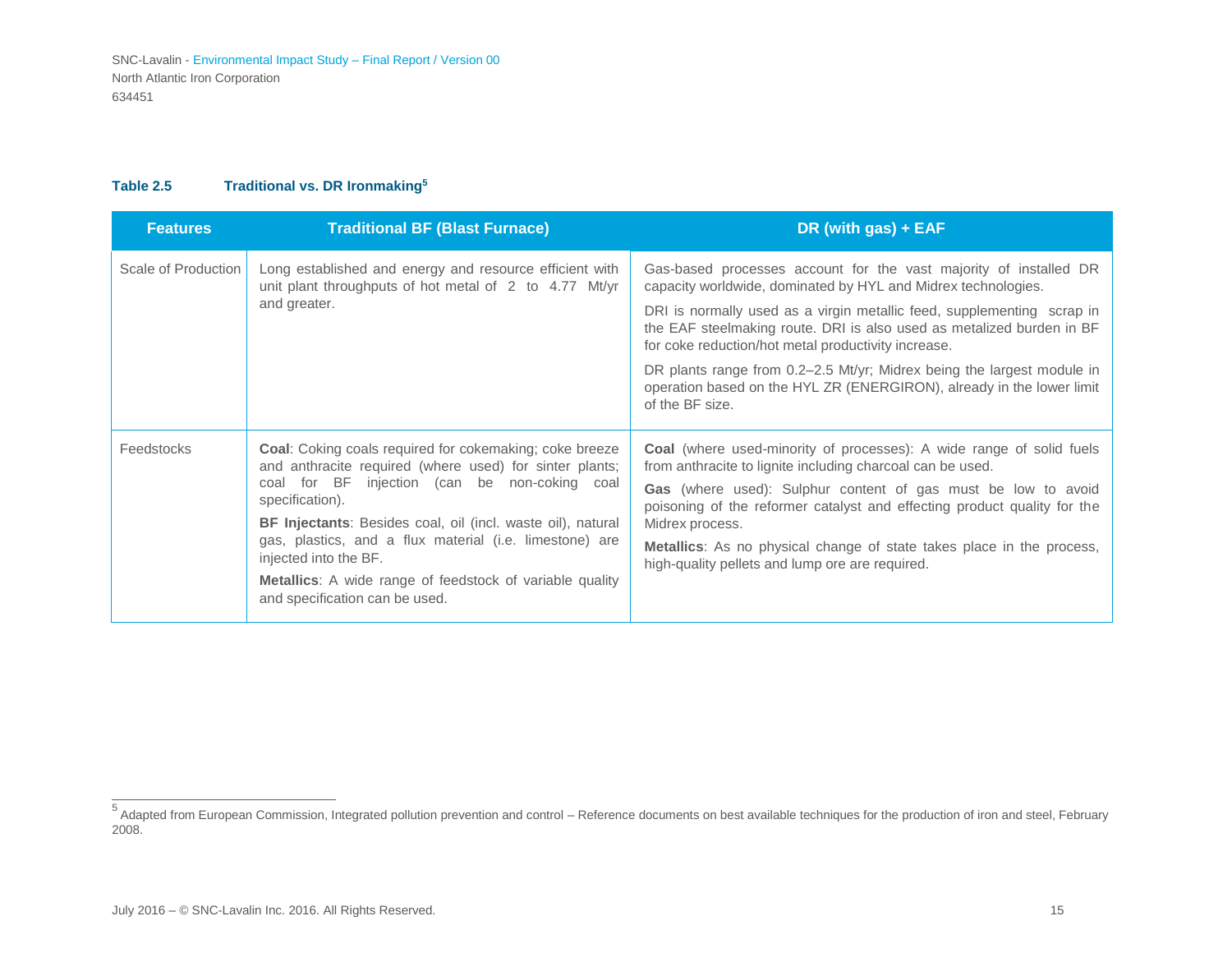<span id="page-22-0"></span>

| <b>Features</b>        | <b>Traditional BF (Blast Furnace)</b>                                                                                                                                                                                                                                                                                                                                                                                            | DR (with gas) + EAF                                                                                                                                                                                                                                                                                                                            |
|------------------------|----------------------------------------------------------------------------------------------------------------------------------------------------------------------------------------------------------------------------------------------------------------------------------------------------------------------------------------------------------------------------------------------------------------------------------|------------------------------------------------------------------------------------------------------------------------------------------------------------------------------------------------------------------------------------------------------------------------------------------------------------------------------------------------|
| Energy<br>Requirements | Typically around 17-18 GJ/t of liquid iron (less gas,<br>steam and heating credits from carbon in iron).                                                                                                                                                                                                                                                                                                                         | Typically 9.9–12.6 GJ/t solid DRI (gas-based) assuming 100%<br>commercial DR grade pellets.                                                                                                                                                                                                                                                    |
|                        | The majority of energy comes from the coking coal (13–<br>15 GJ/t LS) and fossil fuel (natural gas & oil) (2-3 GJ/t<br>LS).                                                                                                                                                                                                                                                                                                      | Most energy comes from natural gas either as reducing agent or for<br>direct-firing at the DR unit (9.9–11.5 GJ/t DRI) to which about 1 GJ/t DRI<br>should be added for energy use at the EAF melt shop.                                                                                                                                       |
|                        | Electricity requirements range between 150-250 kWh/t<br>LS.                                                                                                                                                                                                                                                                                                                                                                      | Electricity requirements range between 30-130 kWh/t DRI for the DRI<br>unit and 450-650 kWh/t LS for the EAF melt shop.                                                                                                                                                                                                                        |
|                        | Several measures can improve the energy efficiency of<br>integrated mills, <sup>6,7</sup> including reduction of coal moisture,<br>coke dry quenching, top pressure turbines at BF, etc.<br>Most of these practices would result in lower fossil fuel<br>use. However, the overall energy intensity of an<br>integrated mill making the most of best practices is not<br>expected to be much lower than 15 GJ/t LS. <sup>8</sup> | Hot DRI can be directly charged to the EAF bringing most of its heat in<br>the process and providing savings in electricity and fuel. In contrast, hot<br>DRI is also known to contain a lot of gangue which leads to an increase<br>in power consumption at the EAF.                                                                          |
| <b>Product Quality</b> | Stable and of dependable quality.                                                                                                                                                                                                                                                                                                                                                                                                | Product subject to re-oxidation except if it is passivated or briquetted.<br>The quality depends heavily on the quality of the feedstock.                                                                                                                                                                                                      |
|                        |                                                                                                                                                                                                                                                                                                                                                                                                                                  | The DRI with a high level of carbon $(> 3.5\% C)$ of the HYL ZR process is<br>more stable according to the tests carried out and the experiences of<br>facilities. It provides supplementary energy to the EAF. In the case of<br>NAIC, the hot DRI will be fed directly to the EAF and quality of the<br>product is thus stable and reliable. |

<sup>&</sup>lt;sup>6</sup> European Commission, Integrated pollution prevention and control – Reference documents on best available techniques for the production of iron and steel, February 2008.

<sup>&</sup>lt;sup>7</sup> United States Environmental Protection Agency, Available and emerging technologies for reducing greenhouse gas emissions from the iron and steel industry, October 2010. <sup>8</sup> Canadian Industry Program for Energy Conservation, Benchmarking energy intensity in the Canadian steel industry, prepared for Canadian Steel Producers Associations and Natural Resources Canada, 2007.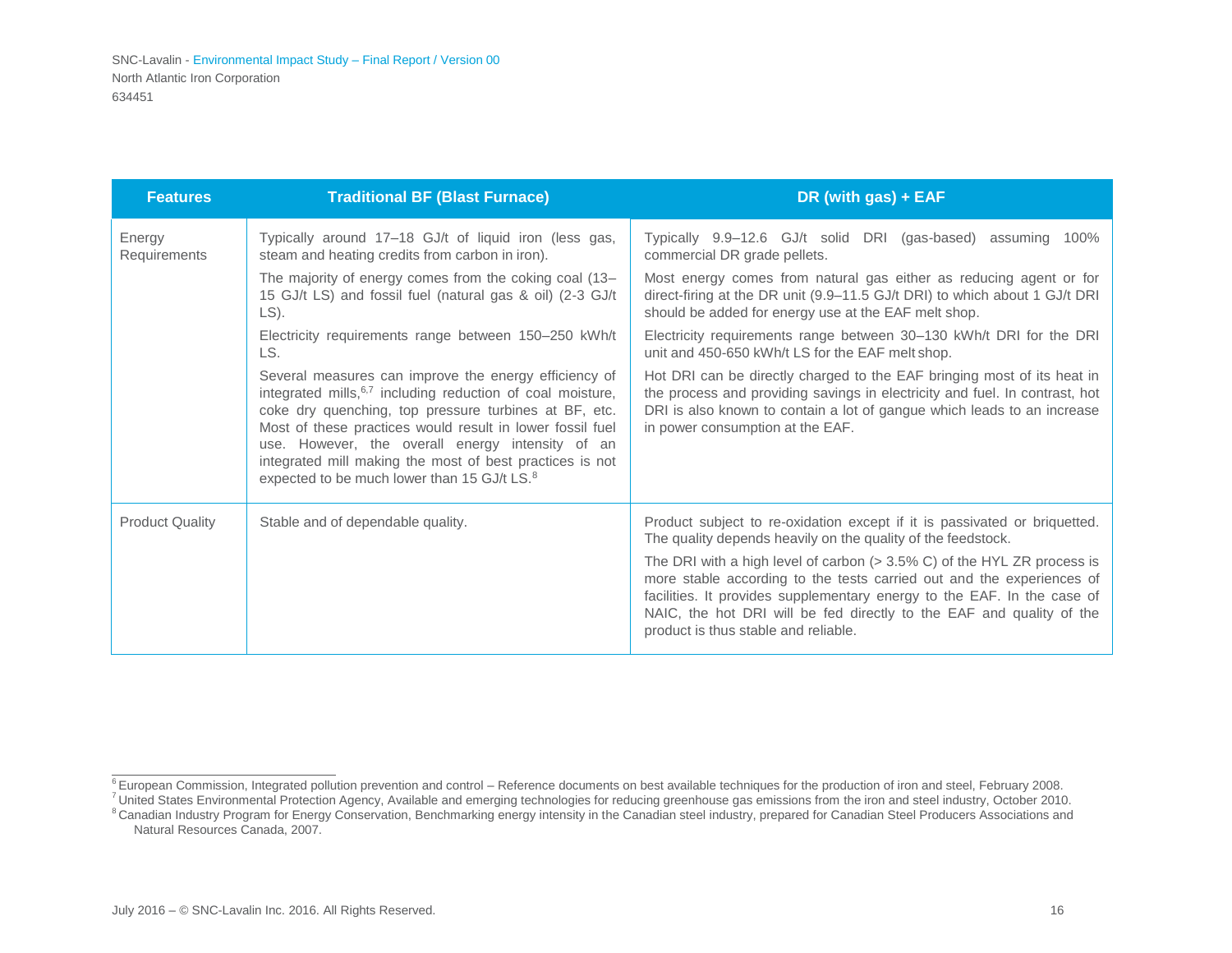| <b>Features</b>                                                                                                                                                                                                                                                                                                                                         | <b>Traditional BF (Blast Furnace)</b>                                                                                                                                                                                                                                                | DR (with gas) + EAF                                                                                                                                                                                                                                                                                         |
|---------------------------------------------------------------------------------------------------------------------------------------------------------------------------------------------------------------------------------------------------------------------------------------------------------------------------------------------------------|--------------------------------------------------------------------------------------------------------------------------------------------------------------------------------------------------------------------------------------------------------------------------------------|-------------------------------------------------------------------------------------------------------------------------------------------------------------------------------------------------------------------------------------------------------------------------------------------------------------|
| Environmental<br>Performance                                                                                                                                                                                                                                                                                                                            | Main energy and carbon feedstock is coking coal, which<br>inherently contains toxic chemicals including VOCs,<br>PAHs and a variety of other chemicals like $H_2S$ . Other<br>releases at the cokemaking plant are dust along with<br>some CO, SO <sub>2</sub> and NO <sub>x</sub> . | As most DR processes make use of iron pellets, the environmental<br>impact of releases from the pelletization process should be taken into<br>account. The DRI product typically contains 2-4% gangue requiring<br>further energy for processing and additional environmental releases to<br>be considered. |
|                                                                                                                                                                                                                                                                                                                                                         | Sinter plants release SO <sub>2</sub> , NO <sub>x</sub> , dust, VOCs, PCBs,<br>PCDD/F and PAHs.                                                                                                                                                                                      | Wastes and by-products for the DR/EAF route is less than 200 kg/t crude<br>steel. Fines are processed in cold briquettes and recycled in the process.                                                                                                                                                       |
|                                                                                                                                                                                                                                                                                                                                                         | BFs discharge dust and $SO2$ from cast houses and NOx<br>from the hot blast stoves.                                                                                                                                                                                                  | NOx is released at the gas reforming stage in the Midrex and HYL III<br>processes. For Midrex, SCR technology is normally used to comply with                                                                                                                                                               |
|                                                                                                                                                                                                                                                                                                                                                         | Dust fumes and CO are the main contaminants from<br>BOFs.                                                                                                                                                                                                                            | NOx limits whilst for the HYLIII and HYL ZR, no need of additional<br>systems are required.                                                                                                                                                                                                                 |
|                                                                                                                                                                                                                                                                                                                                                         | $H2S$ can also be a nuisance.                                                                                                                                                                                                                                                        | SO <sub>2</sub> emissions are limited by the sulphur content in the pellets and<br>natural gas. In any case, for the HYL process, sulphur can potentially be<br>removed from the CO <sub>2</sub> stream.                                                                                                    |
|                                                                                                                                                                                                                                                                                                                                                         | This process route uses large quantities of water.                                                                                                                                                                                                                                   |                                                                                                                                                                                                                                                                                                             |
| In general, the wastes and by-products per tonne of<br>liquid steel from the BF route are almost 3-times the ones<br>from the EAF route. It exceeds 400 kg/t crude steel on<br>average. However, it provides for the recycling of various<br>solid wastes/by-products that would not be possible in<br>various direct reduced iron treatment processes. | Slag from smelting of the DRI in an EAF contains fewer impurities than<br>those produced by the BF route and can be recycled as aggregate.                                                                                                                                           |                                                                                                                                                                                                                                                                                                             |
|                                                                                                                                                                                                                                                                                                                                                         | For example, BF slag can be used for road construction<br>or pelletized to make slag cement which reduces the<br>demand for primary aggregates.                                                                                                                                      |                                                                                                                                                                                                                                                                                                             |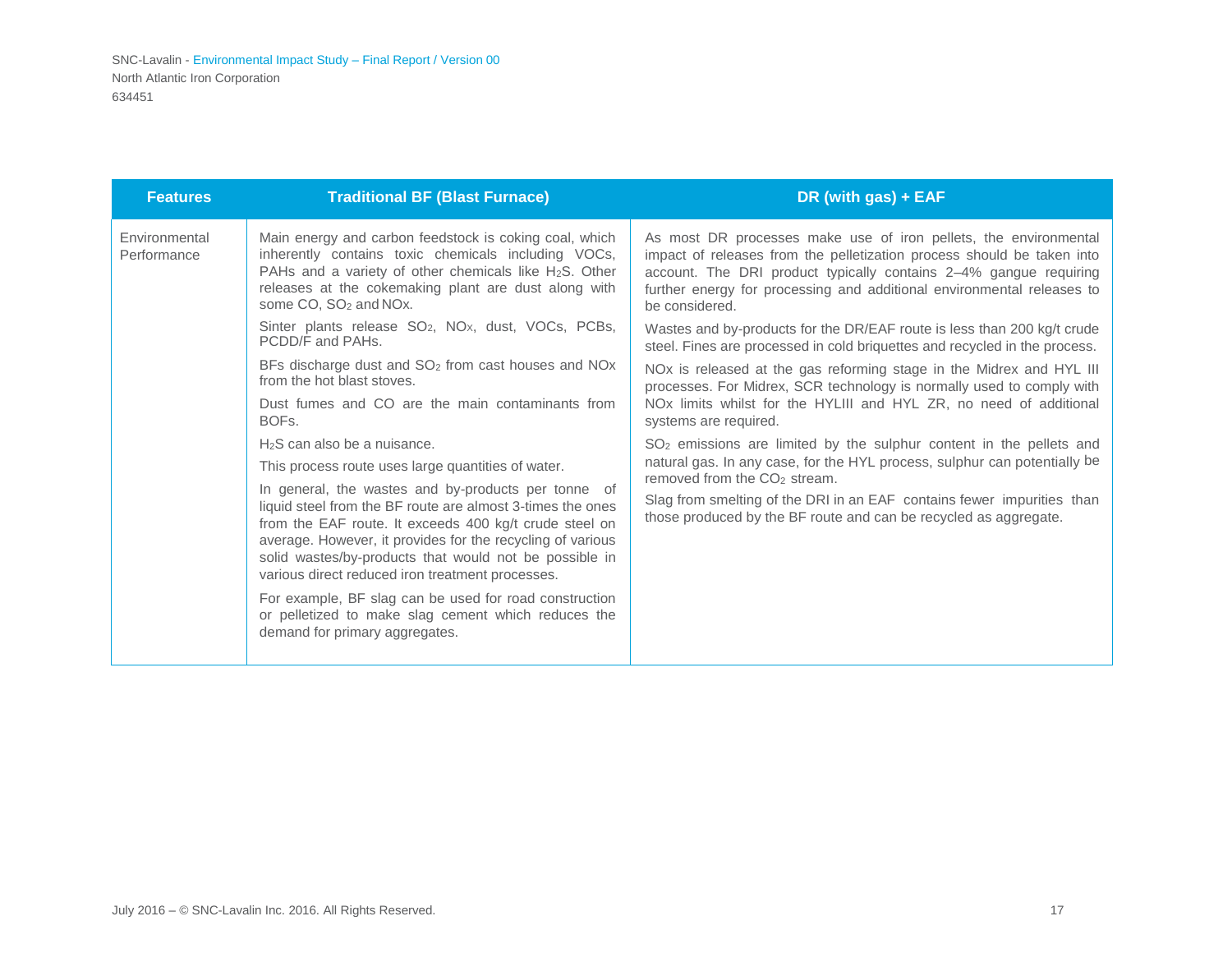| <b>Features</b>                     | <b>Traditional BF (Blast Furnace)</b>                                                                                                                                                                                                                                                                                                                                                                                                                                                                                                                                                                                                                                                                                                                                                                                                                                                                                                                                                                                                                                                                                                                                                                                                                               | DR (with gas) + EAF                                                                                                                                                                                                                                                                                                                                                                                                                            |
|-------------------------------------|---------------------------------------------------------------------------------------------------------------------------------------------------------------------------------------------------------------------------------------------------------------------------------------------------------------------------------------------------------------------------------------------------------------------------------------------------------------------------------------------------------------------------------------------------------------------------------------------------------------------------------------------------------------------------------------------------------------------------------------------------------------------------------------------------------------------------------------------------------------------------------------------------------------------------------------------------------------------------------------------------------------------------------------------------------------------------------------------------------------------------------------------------------------------------------------------------------------------------------------------------------------------|------------------------------------------------------------------------------------------------------------------------------------------------------------------------------------------------------------------------------------------------------------------------------------------------------------------------------------------------------------------------------------------------------------------------------------------------|
|                                     | The desulphurising capability of the BF also allows for<br>higher sulphur-containing fuels and reductants to be<br>used in an environmentally friendly manner.<br>It is important to remember that the<br>traditional<br>ironmaking route provides for many recycling and<br>disposal opportunities for ferruginous arisings,<br>filter<br>cakes and oils from downstream steel production that<br>may not be available in many reduction processes. The<br>traditional route also has the ability to use a wide range<br>of feedstocks and reductants of varying quality.<br>The majority of GHGs (as $CO2$ ) are emitted from the hot<br>blast stove. A smaller amount of CO <sub>2</sub> emissions may also<br>occur from flares, leaks in the ductwork for conveying the<br>gas, and from emergency venting.<br>The $CO2$ emissions intensity per activity is 0.2-0.45 t<br>CO <sub>2</sub> /t coke for coke plants, 1.35-1.7 t CO <sub>2</sub> /t HM for BF<br>and <0.2 t CO2/t LS for BOFs. Hence, typical CO2<br>emissions intensities falls between 1.7–1.8 t CO <sub>2</sub> /t LS for<br>integrated mills.<br>Although sharing 71% steel production, BF route<br>represents a share of 82% of energy consumption and<br>88% of CO <sub>2</sub> emissions. | From the carbon footprint point of view, the DR/EAF route emits about<br>1 t CO <sub>2</sub> /t LS. For the HYL ZR technology, total CO <sub>2</sub> emissions are about<br>0.92 tCO <sub>2</sub> /t LS, which is reduced to about 0.68 tCO <sub>2</sub> /t LS if selective CO <sub>2</sub><br>removal and commercialisation is integrated to the plant.<br>Gas-based DR/EAF has an energy share of 4% and 3% of CO <sub>2</sub><br>emissions. |
| General and Cross-<br>media Effects | Steel production through BF-BOF route has drastically<br>declined during the last decade in North America and<br>Europe while increasing in China, which accounts for<br>about 46% of the total.<br>The main reasons for this drop in reputation: large<br>investments, large capacity to be feasible, significant<br>environmental impact and the highest carbon footprint.                                                                                                                                                                                                                                                                                                                                                                                                                                                                                                                                                                                                                                                                                                                                                                                                                                                                                        | DR-EAF route can produce all steel qualities, presents much lower<br>environmental effects and the lowest carbon footprint.<br>This route is also flexible in terms of required mill capacity.                                                                                                                                                                                                                                                 |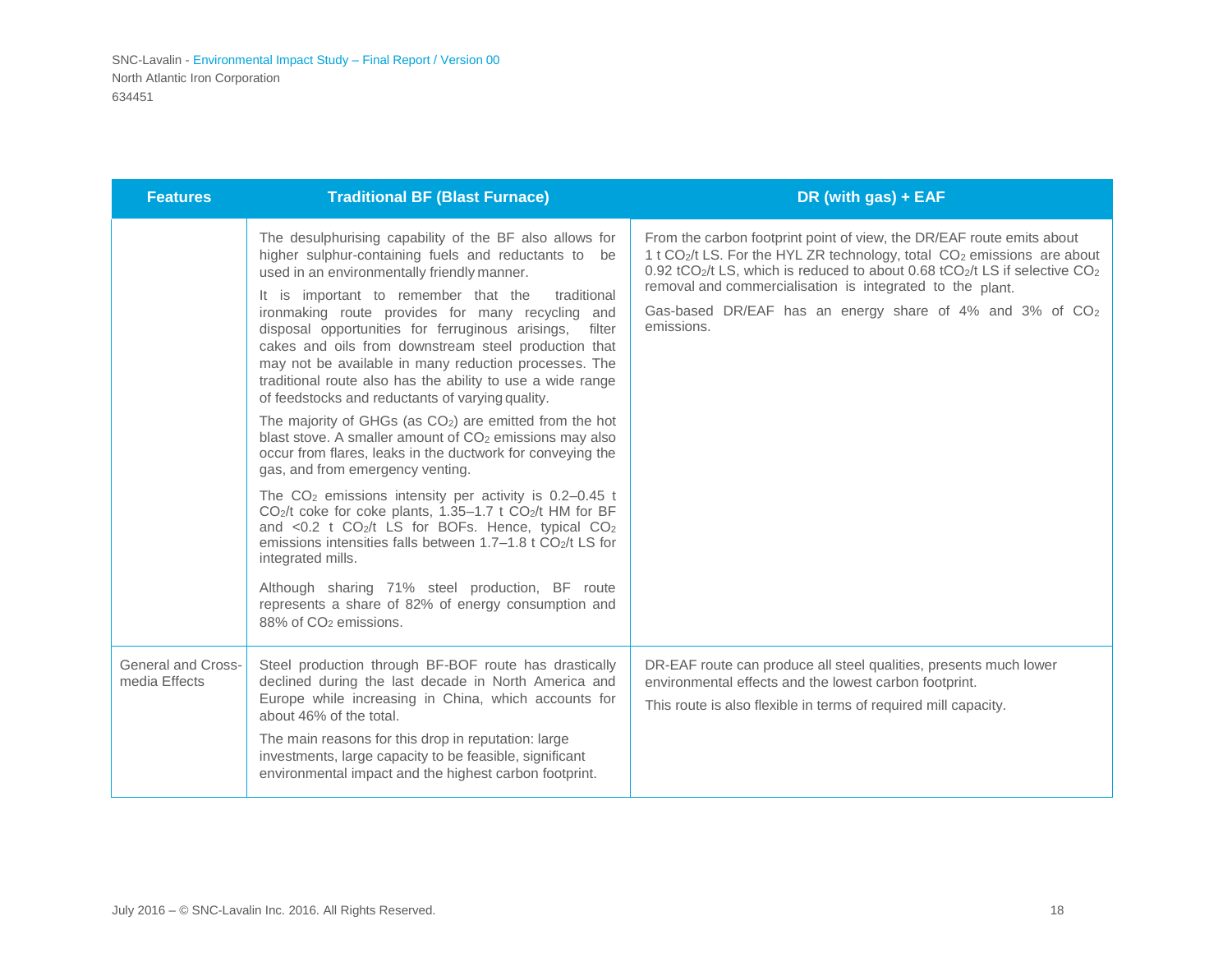#### 2.9.1.2 Gas-based vs. Coal-based DR Processes

As mentioned earlier, there are two general categories of DR processes on the market. There are those based on natural gas and those based on non-coking coal as the main energy and iron ore reductant source.

Two gas-based DR processes are more prominent: MIDREX and HYL technologies where the natural gas is steam-reformed in tubes filled with nickel-based catalysts into a mixture of  $H_2$  and CO. The preheated syngas is eventually blown in from about the middle of a shaft furnace while the iron ore pellets are charged at the top. While descending, the ore is gradually reduced into DRI which can be discharged at the bottom of the furnace as hot DRI or cold DRI. The furnace exhaust gas containing up to 70% of residual syngas as well as dust,  $CO<sub>2</sub>$  and  $H<sub>2</sub>O$  is cleaned, cooled, recompressed, and recycled back into the syngas circuit.

The HYL Energiron ZR process is another gas-based DR process that operates without a steam reformer.

The Fastmet coal-based DR process uses a similar concept as the syngas is generated from coal inside a rotary hearth furnace. In this process, a fine iron ore and pulverized non-coking coal are mixed together with a binder material before being pelletized and dried on site. These dried pellets are then layered on a rotary hearth furnace where they are gradually heated with fuel-fired burners that heat the atmosphere over the iron ore layer. Heat is transferred efficiently by radiation from the atmosphere to the surface of the pellets and by conduction from the pellet to its interior. As the temperature increases, CO is generated from coal which subsequently converts iron ore into DRI following a series of reaction mechanisms. The residence time of the iron material on the rotating determines the degree of metalized iron in the DRI. After that residence time, the material is discharged from the furnace and can be used as hot DRI, cold DRI or briquetted into HBI. The heat of the fully-combusted flue gas off to the gas cleaning unit can be recovered to dry the feedstock. The treated flue gas is then discharged to the atmosphere.

Table 2.6 generalizes the differences between gas-based and coal-based DR ironmaking. Advantages of gas-based DR processes include:

- › Lower energy requirements;
- Better quality of DRI product with higher metallization and less sulfur;
- $\rightarrow$  Lower CO<sub>2</sub>, NO<sub>x</sub> and SO<sub>2</sub> emissions.

NAIC initial project development was a coal-based DR plant, somewhat similar to the FASMET process, which evolved into a natural gas-based DR process. More information on the selection factors that have driven the project towards a gas-based DR plant is presented in section 2.9.2.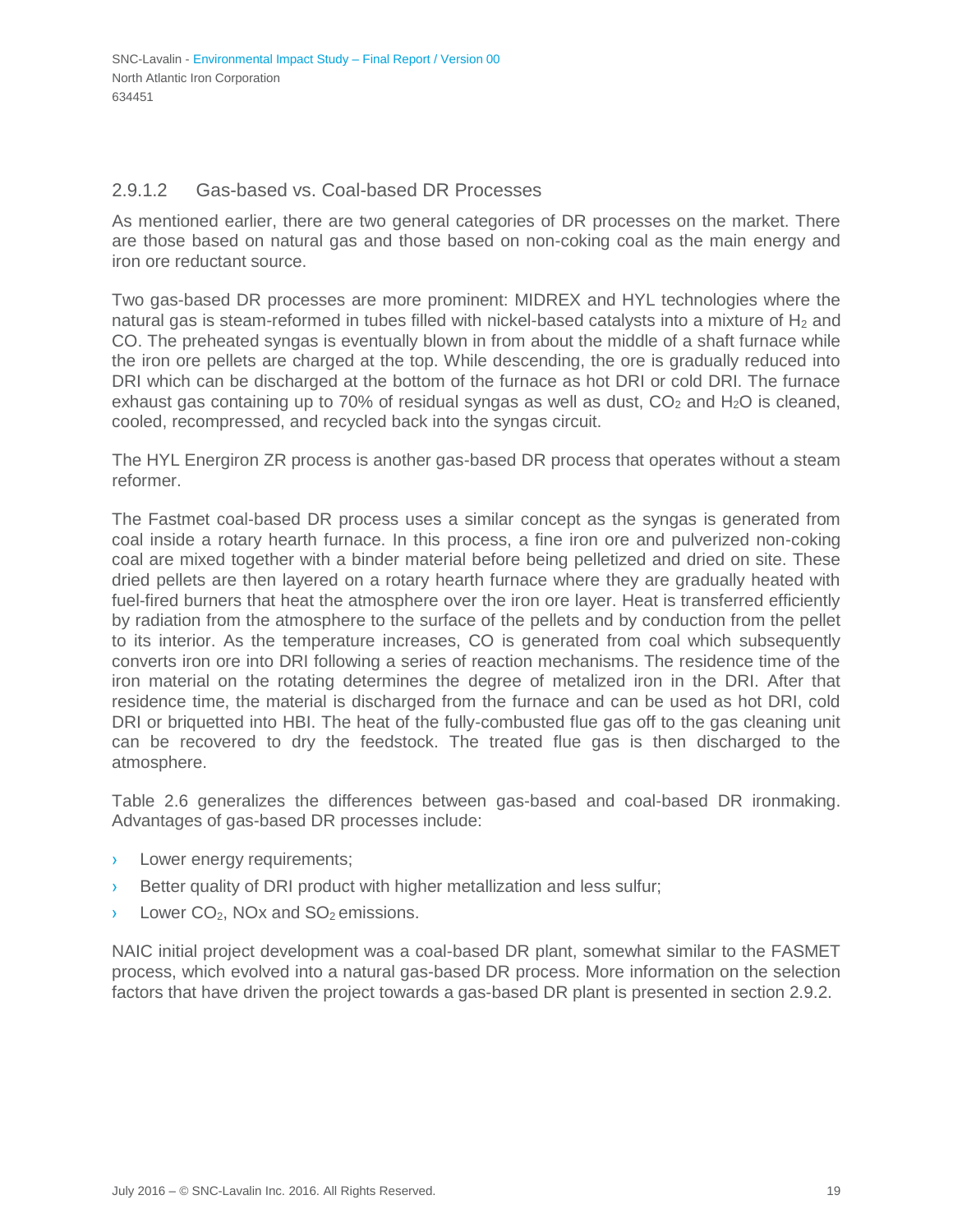| <b>Features</b> | Gas-based DR + EAF |           |
|-----------------|--------------------|-----------|
| <b>Status</b>   | Industrial         | Industria |
| Type of Popptor | Ch <sub>off</sub>  | $D^{+nm}$ |

#### **Table 2.6 Gas-based vs. Coal-based DR Ironmaking**

| <b>Features</b>                          | <b>Gas-based DR + EAF</b>                                                                                                                                                                                                                                                                                                                             | <b>Coal-based DR + EAF</b>                                                                                                                                                                                                                                                                                                                                                                                                            |  |
|------------------------------------------|-------------------------------------------------------------------------------------------------------------------------------------------------------------------------------------------------------------------------------------------------------------------------------------------------------------------------------------------------------|---------------------------------------------------------------------------------------------------------------------------------------------------------------------------------------------------------------------------------------------------------------------------------------------------------------------------------------------------------------------------------------------------------------------------------------|--|
| <b>Status</b>                            | Industrial                                                                                                                                                                                                                                                                                                                                            | Industrial                                                                                                                                                                                                                                                                                                                                                                                                                            |  |
| Type of Reactor                          | Shaft                                                                                                                                                                                                                                                                                                                                                 | Rotary hearth or rotary kiln                                                                                                                                                                                                                                                                                                                                                                                                          |  |
| Iron Source                              | Pellet/Lump Ore                                                                                                                                                                                                                                                                                                                                       | Fines/Concentrate                                                                                                                                                                                                                                                                                                                                                                                                                     |  |
| <b>Energy Source</b>                     | Natural gas                                                                                                                                                                                                                                                                                                                                           | Lignite to higher rank coal                                                                                                                                                                                                                                                                                                                                                                                                           |  |
| Process Main<br>Characteristics          | Recycling of residual top gas.<br>$\mathcal{F}$<br>Selective elimination of H <sub>2</sub> O and CO <sub>2</sub> in<br>$\lambda$<br>reduction circuit is possible.<br>Low amount of slag produced.<br>$\left( \right)$                                                                                                                                | Mixing and drying of feedstock are<br>$\lambda$<br>required.<br>All carbon is released through flue<br>$\lambda$<br>gases. No residual gas recycling<br>possible.<br>Higher amount of slag produced.<br>$\lambda$                                                                                                                                                                                                                     |  |
| <b>Typical Module</b><br>Capacity (kt/y) | $600 - 2,500$                                                                                                                                                                                                                                                                                                                                         | $100 - 450$                                                                                                                                                                                                                                                                                                                                                                                                                           |  |
| Land/visual                              | More compact unit, less footprint<br>$\rightarrow$<br>Some equipment are outdoors and are<br>$\rightarrow$<br>taller (on the order of 100 m)                                                                                                                                                                                                          | Larger footprint<br>$\lambda$<br>Furnace is inside a building, height is<br>$\lambda$<br>approximately 50 m                                                                                                                                                                                                                                                                                                                           |  |
| <b>Energy Requirements</b><br>(GJ/t)     | $-9.9 - 11$                                                                                                                                                                                                                                                                                                                                           | ~12.6                                                                                                                                                                                                                                                                                                                                                                                                                                 |  |
| Electricity<br>Requirements (kWh/t)      | $-30 - 110$                                                                                                                                                                                                                                                                                                                                           | < 10                                                                                                                                                                                                                                                                                                                                                                                                                                  |  |
| Product                                  | Cold/Hot DRI and HBI                                                                                                                                                                                                                                                                                                                                  | Cold/Hot DRI and HBI                                                                                                                                                                                                                                                                                                                                                                                                                  |  |
| Metallization (%)                        | > 94                                                                                                                                                                                                                                                                                                                                                  | > 85                                                                                                                                                                                                                                                                                                                                                                                                                                  |  |
| Carbon in DRI (%)                        | $1 - 5$ (depending on process)                                                                                                                                                                                                                                                                                                                        | $3 - 5$                                                                                                                                                                                                                                                                                                                                                                                                                               |  |
| Environmental                            | > CO2 removal: 0-60% is CO2 is potentially<br>commercialized.<br>> Reduction of 0.9-1.0 t of CO2/t DRI down<br>to 0.6-0.7 t CO2/t DRI with selective CO2<br>removal and recovery.<br>$NOx \le 40$ ppm with the use of low-NOx<br>$\sum_{i=1}^{n}$<br>burners.<br>$\rightarrow$ SO2 emissions are limited with the use of<br>natural gas as feedstock. | Additional systems needed related to<br>$\lambda$<br>gases (NOx, sulfur, dust, coal handling,<br>treatment, processing) to comply with<br>regulation.<br>1.5-1.6 t CO2/t DRI.<br>$\lambda$<br>NOx is in the range of 0.3-1.5 kg/t DRI.<br>$\lambda$<br>Sulfur is absorbed in the DRI which<br>$\lambda$<br>reduces its quality. High sulfur slag<br>needs to be disposed. High SO2<br>emissions are also obtained (2-2.5 kg/t<br>DRI) |  |
| <b>Water Treatment Plant</b>             | More complex                                                                                                                                                                                                                                                                                                                                          | Simple                                                                                                                                                                                                                                                                                                                                                                                                                                |  |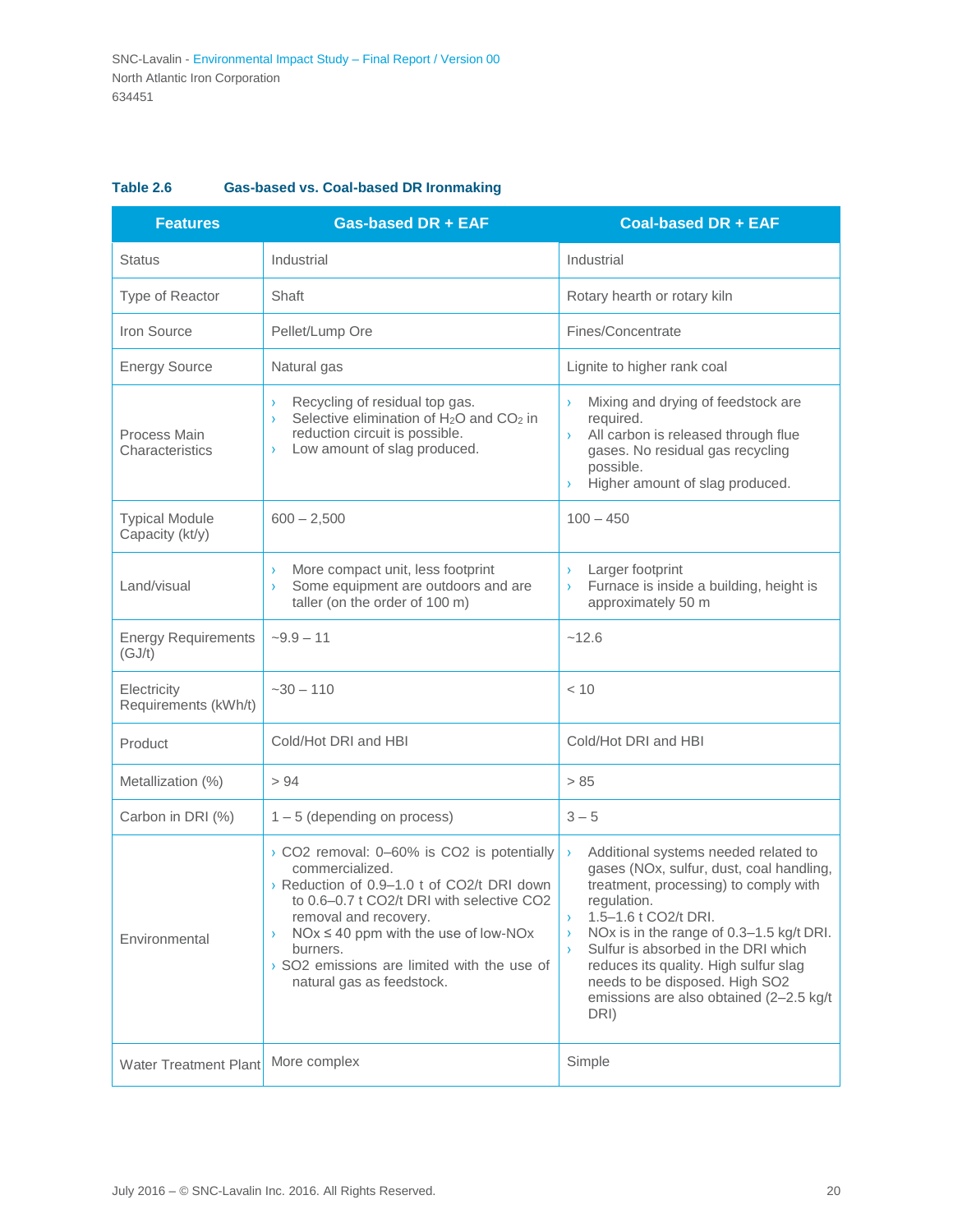#### 2.9.1.3 Reformer vs. Reformerless Gas-based DR Processes

The Midrex and HYL gas-based DR technologies both use a natural gas steam reformer in their process layout to produce syngas but they still have different features. These differences include the DR shaft furnace configuration (i.e. number of reaction zones like preheating, reduction, cooling, and carburization) and operating parameters (i.e. different pressure and temperature). However, the main difference is the DR gas circuit configuration. For the HYL process, natural gas is first reformed into syngas which can be further refined into a gas with a higher percentage of  $H_2$  using a water-gas shift reaction and  $CO_2$  removal unit. The syngas feed is then mixed with the recycled DR exhaust gas and preheated before entering the shaft furnace.

The HYL Energiron ZR process on the other hand employs a DR route where natural gas is converted into  $H_2$  and CO directly at the inlet of the DR shaft furnace, excluding the need for a stand-alone steam reformer. It also provides means to recycle the furnace off-gas by removing the bulk of  $CO<sub>2</sub>$  and H<sub>2</sub>S. The amine-based  $CO<sub>2</sub>$  removal unit prevents its build up into the DR recycled gas circuit.

The current HYL Energiron ZR technology employs a continuous shaft furnace in which the operating conditions are characterized by high temperatures (>1,080 °C) and high pressures (6- 8 bar at the top gas exit). Higher pressures allow lower gas velocities through the shaft, which minimize dust losses through top gas carry-over.

Table 2.7 generalizes the differences between the Midrex, HYL and HYL Energiron ZR technologies.

| <b>Features</b>                        | <b>Midrex</b>         | <b>HYL</b>            | <b>HYL ZR ENERIRON</b>   |
|----------------------------------------|-----------------------|-----------------------|--------------------------|
| <b>Status</b>                          | Industrial            | Industrial            | Industrial               |
| <b>Type of Process</b>                 | Moving bed/continuous | Moving bed/continuous | Moving bed/continuous    |
| Type of Reactor                        | Shaft                 | Shaft                 | Shaft                    |
| Iron Source                            | Pellet/lump ore       | Pellet/lump ore       | Pellet/lump ore          |
| Pre-treatment of<br><b>Natural Gas</b> | Reformer              | Reformer              | None (in situ reforming) |
| <b>EAF Melt Shop</b>                   | Same equipment        | Same equipment        | Same equipment           |

#### **Table 2.7 Comparison of Gas-based DR/EAF Plant[s](#page-27-0)<sup>9</sup>**

<span id="page-27-0"></span><sup>&</sup>lt;sup>9</sup> Based on information provided by Tenova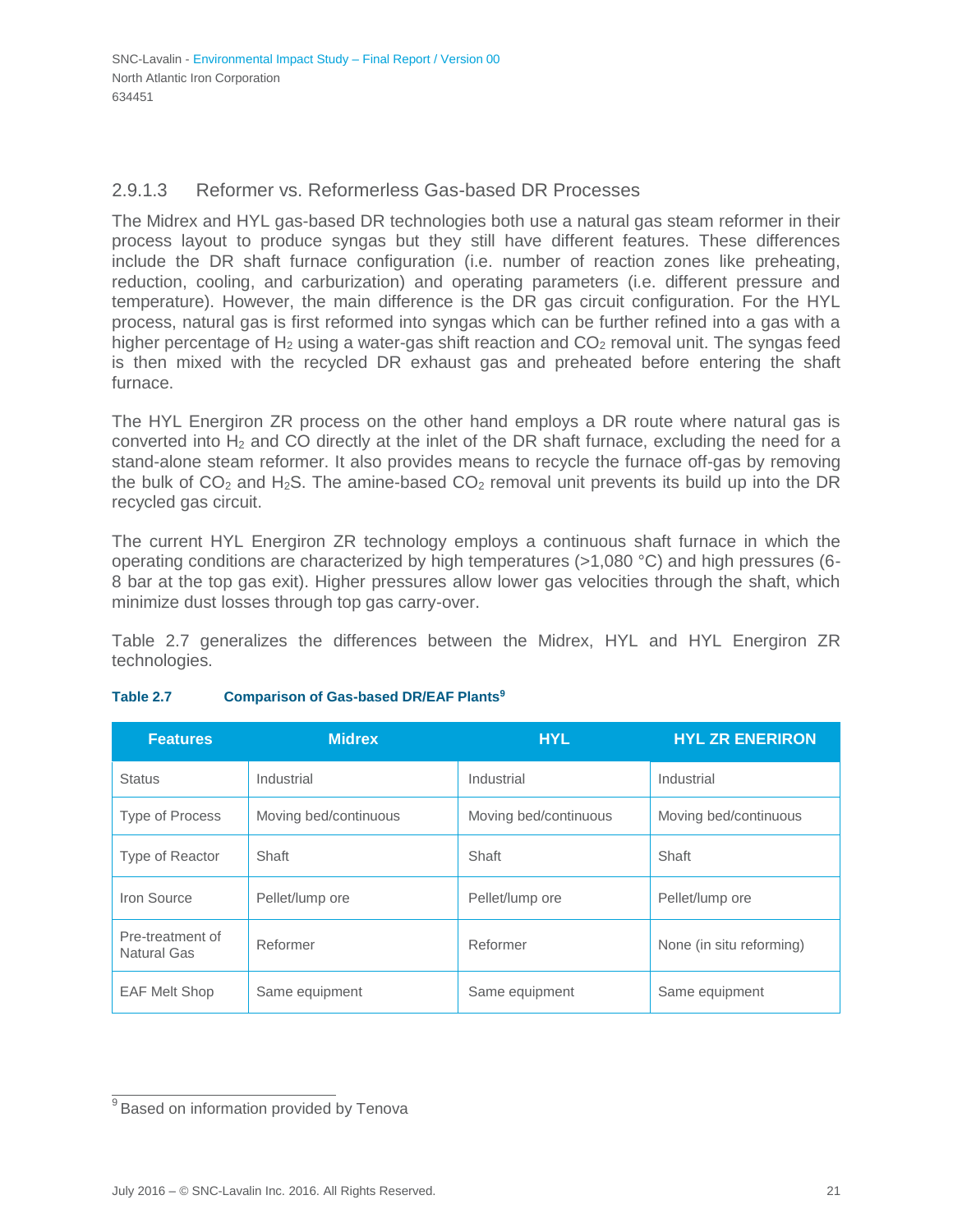| <b>Features</b>                                                             | <b>Midrex</b>                                                                                                                                                                                                                                                                                   | <b>HYL</b>                                                                                                                                                                                                                                                                                                                                                                                                                        | <b>HYL ZR ENERIRON</b>                                                                                                                                                                                                                                                                                                                                                                                                                                                   |  |
|-----------------------------------------------------------------------------|-------------------------------------------------------------------------------------------------------------------------------------------------------------------------------------------------------------------------------------------------------------------------------------------------|-----------------------------------------------------------------------------------------------------------------------------------------------------------------------------------------------------------------------------------------------------------------------------------------------------------------------------------------------------------------------------------------------------------------------------------|--------------------------------------------------------------------------------------------------------------------------------------------------------------------------------------------------------------------------------------------------------------------------------------------------------------------------------------------------------------------------------------------------------------------------------------------------------------------------|--|
| Process<br>Characteristics                                                  | Recycling of top gas with<br>$\lambda$<br>fresh natural gas through a<br>reformer.<br>All carbon (CO <sub>2</sub> ) released<br>$\rightarrow$<br>through flue gas.<br>Different configuration for<br>$\lambda$<br>each energy source.                                                           | Recycling of top gas with<br>$\sum_{i=1}^{n}$<br>freshly reformed natural<br>gas.<br>Selective elimination of<br>$\sum_{i=1}^{n}$<br>H2O and CO2 in the gas<br>circuit. Up to 40% of CO2<br>can be removed.<br>Same configuration for<br>$\sum_{i=1}^{n}$<br>each energy source.                                                                                                                                                  | Recycling of top gas with<br>$\lambda$<br>fresh natural gas.<br>Selective elimination of<br>$\overline{\phantom{0}}$<br>H2O and CO2 in the gas<br>circuit. Up to 60% of CO2<br>can be removed.<br>Same configuration for<br>$\lambda$<br>each energy source.                                                                                                                                                                                                             |  |
| <b>Current Module</b><br>Capacity (t/y)                                     | $600 - 2,000$                                                                                                                                                                                                                                                                                   | $200 - 2,000$                                                                                                                                                                                                                                                                                                                                                                                                                     | $200 - 2,500$                                                                                                                                                                                                                                                                                                                                                                                                                                                            |  |
| <b>Typical Energy</b><br>(GJ/t) Requirements<br>at DR Unit                  | 10.5                                                                                                                                                                                                                                                                                            | 11.0                                                                                                                                                                                                                                                                                                                                                                                                                              | 9.9                                                                                                                                                                                                                                                                                                                                                                                                                                                                      |  |
| <b>Typical Electricity</b><br>(kWh/t)<br>Requirements at DR<br>Unit         | 110                                                                                                                                                                                                                                                                                             | 30                                                                                                                                                                                                                                                                                                                                                                                                                                | 75                                                                                                                                                                                                                                                                                                                                                                                                                                                                       |  |
| <b>Typical Electricity</b><br>(kWh/t)<br>Requirements at<br><b>EAF Unit</b> | 380-430 (hot charging)<br>520-570 (cold charging)                                                                                                                                                                                                                                               | 380-430 (hot charging)<br>520-570 (cold charging)                                                                                                                                                                                                                                                                                                                                                                                 | 380 (hot charging)<br>520 (cold charging)                                                                                                                                                                                                                                                                                                                                                                                                                                |  |
| Product                                                                     | Cold/Hot DRI and HBI                                                                                                                                                                                                                                                                            | Cold/Hot DRI and HBI                                                                                                                                                                                                                                                                                                                                                                                                              | Cold/Hot DRI and HBI                                                                                                                                                                                                                                                                                                                                                                                                                                                     |  |
| Metallization (%)                                                           | > 94                                                                                                                                                                                                                                                                                            | > 94                                                                                                                                                                                                                                                                                                                                                                                                                              | > 94                                                                                                                                                                                                                                                                                                                                                                                                                                                                     |  |
| Carbon (%)                                                                  | $1.0 - 2.5$                                                                                                                                                                                                                                                                                     | $1.0 - 3.0$                                                                                                                                                                                                                                                                                                                                                                                                                       | $2.0 - 5.0$                                                                                                                                                                                                                                                                                                                                                                                                                                                              |  |
| Environmental                                                               | 0.85 t CO <sub>2</sub> /t LS<br>$\rightarrow$<br>$NOx \le 40$ ppm with low $NOx$<br>burners.<br>$\rightarrow$ SO <sub>2</sub> emissions are limited<br>with the use of natural gas<br>as feedstock.<br>More graphite in DRI<br>$\rightarrow$<br>resulting in more dust<br>emissions at the EAF. | $0.9$ t $CO2/t$ LS<br>$\sum_{i=1}^{n}$<br>$0.5 - 0.6$ t CO <sub>2</sub> /t LS with<br>$\sum_{i=1}^{n}$<br>selective CO <sub>2</sub> removal<br>and recovery<br>$NOx \leq 25$ ppm with low<br>NO <sub>x</sub> burners.<br>SO <sub>2</sub> emissions are limited<br>$\sum_{i=1}^{n}$<br>with the use of natural<br>gas as feedstock.<br>More graphite in DRI<br>$\sum_{i=1}^{n}$<br>resulting in more dust<br>emissions at the EAF. | $0.8$ t CO <sub>2</sub> /t LS<br>$\sum_{i=1}^{n}$<br>$0.3 - 0.4$ t CO <sub>2</sub> /t LS with<br>$\sum_{i=1}^{n}$<br>selective CO <sub>2</sub> removal<br>and recovery<br>$NOx \leq 25$ ppm with low<br>NO <sub>x</sub> burners.<br>SO <sub>2</sub> emissions are<br>$\mathcal{Y}$<br>limited with the use of<br>natural gas as<br>feedstock.<br>More iron in the form of<br>$\mathcal{F}$<br>Fe <sub>3</sub> C which is less<br>prone to be lost as dust<br>at the EAF. |  |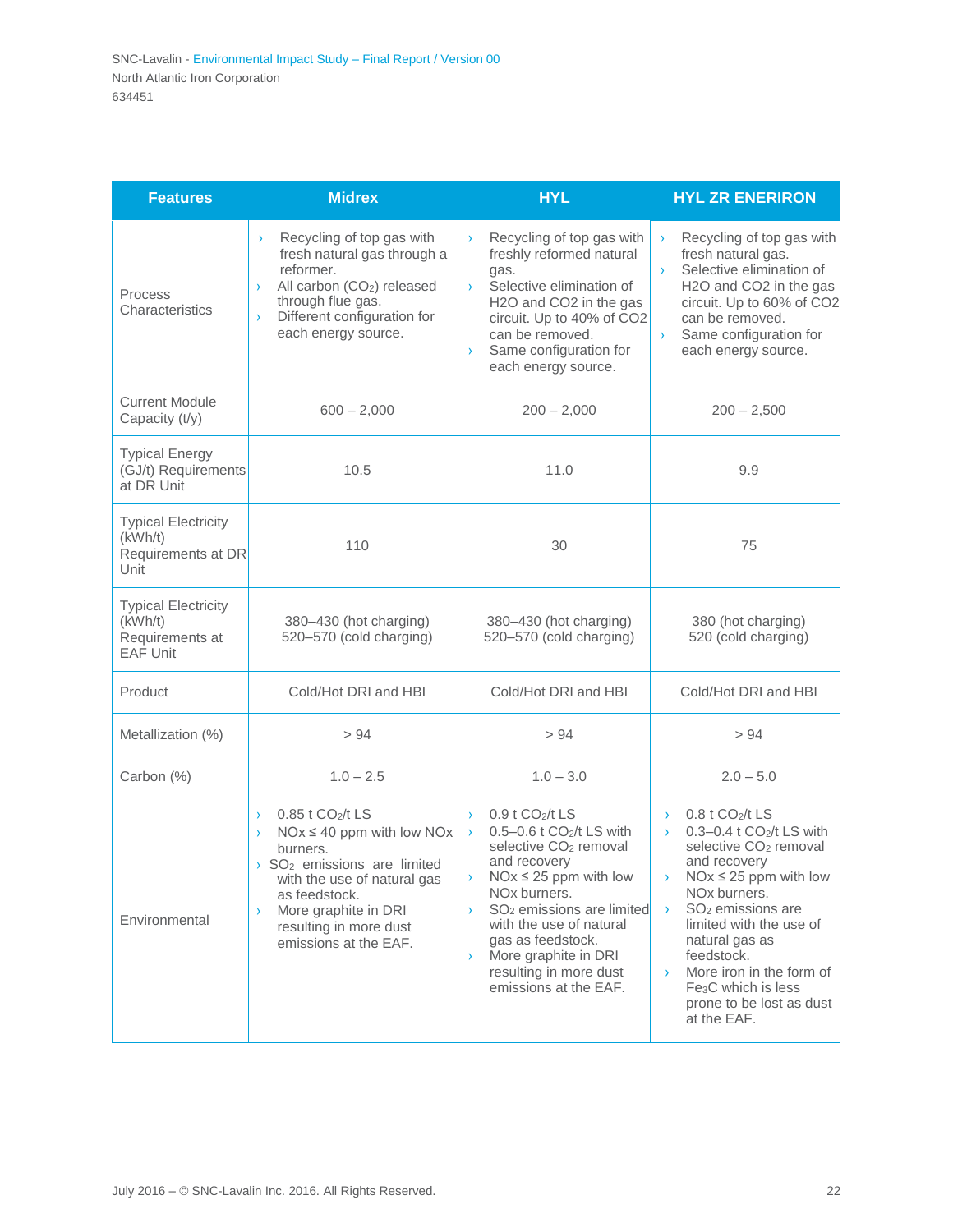NAIC has selected the HYL Energiron ZR technology which includes the following advantages:

- $\rightarrow$  Slightly lower energy requirements since the elimination of process water and CO<sub>2</sub> from the DR gas circuit improves syngas utilization;
- › The higher carbon DRI is more stable and provides more chemical energy to the EAF, thus resulting in lower electricity requirements at the EAF;
- › The improved presence of carbon into the EAF slag allows further precipitation of iron units contained in the furnace slag back into the liquid iron bath. Without carbon in slag, iron units would be lost into the EAF slag;
- › The HYL Energiron ZR process provides DRI with more chemically combined carbon (i.e.  $Fe<sub>3</sub>C$ ) compared to other gas-based DR processes. Fe $<sub>3</sub>C$  is less prone to be lost as dust</sub> since it is chemically bonded with iron. In that state, the carbon is first melted before reacting with other agents. Meanwhile, graphite is not chemically bonded with iron and can quickly become dust and be lost in fumes upon contact with hot liquids in the EAF;
- $\rightarrow$  High CO<sub>2</sub> abatement potential, if the CO<sub>2</sub> stream can be commercialized and used for other purposes.

#### <span id="page-29-0"></span>2.9.2 Reducing Agent

The production of pig iron consists of concentrating iron in oxide form found naturally in ore. Oxygen bonded to iron is removed by a reducing element. This reducer element normally comes from a carbon source under the effect of heat and air, which will form carbon monoxide and hydrogen.

As seen in the preceding section, the reducing element selection is intimately related to the selection of technologies. The traditional route of the blast furnace and oxygen converter uses coke while direct reduction processes may use coal, natural gas or raw gas from coke furnaces. The reducing element choice is influenced by the possibility of integration with other processes, the energy balance, reducing agents also acting as a combustible, as well as the available raw material.

In the case of the NAIC project, it's more of a choice of reducing element that influenced the technology choice.

The project initially developed by NAIC aimed at the reduction of a cold briquette in a rotary hearth furnace. The reducing element, coal, was mixed with iron ore concentrate as well as with a binder, bentonite, to form briquettes. These materials were fed into a rotary hearth furnace heated by natural gas. The coal and concentrate being intimately bound in the form of briquettes, it resulted in a very good metallization. The coal allowed for the reduction of iron oxides as well as the contribution of reaction heat.

The partial replacement of coal and coke by forest biomass, a renewable carbon source, as a reducing element in the traditional production route of blast furnaces is conceivable from a technological standpoint, if it is injected in the lower part of the blast furnace. Even the type of wood used may influence the subsequent coal properties obtained by pyrolysis. It is however an emerging technology that requires research and development (Research Institute of Sweden,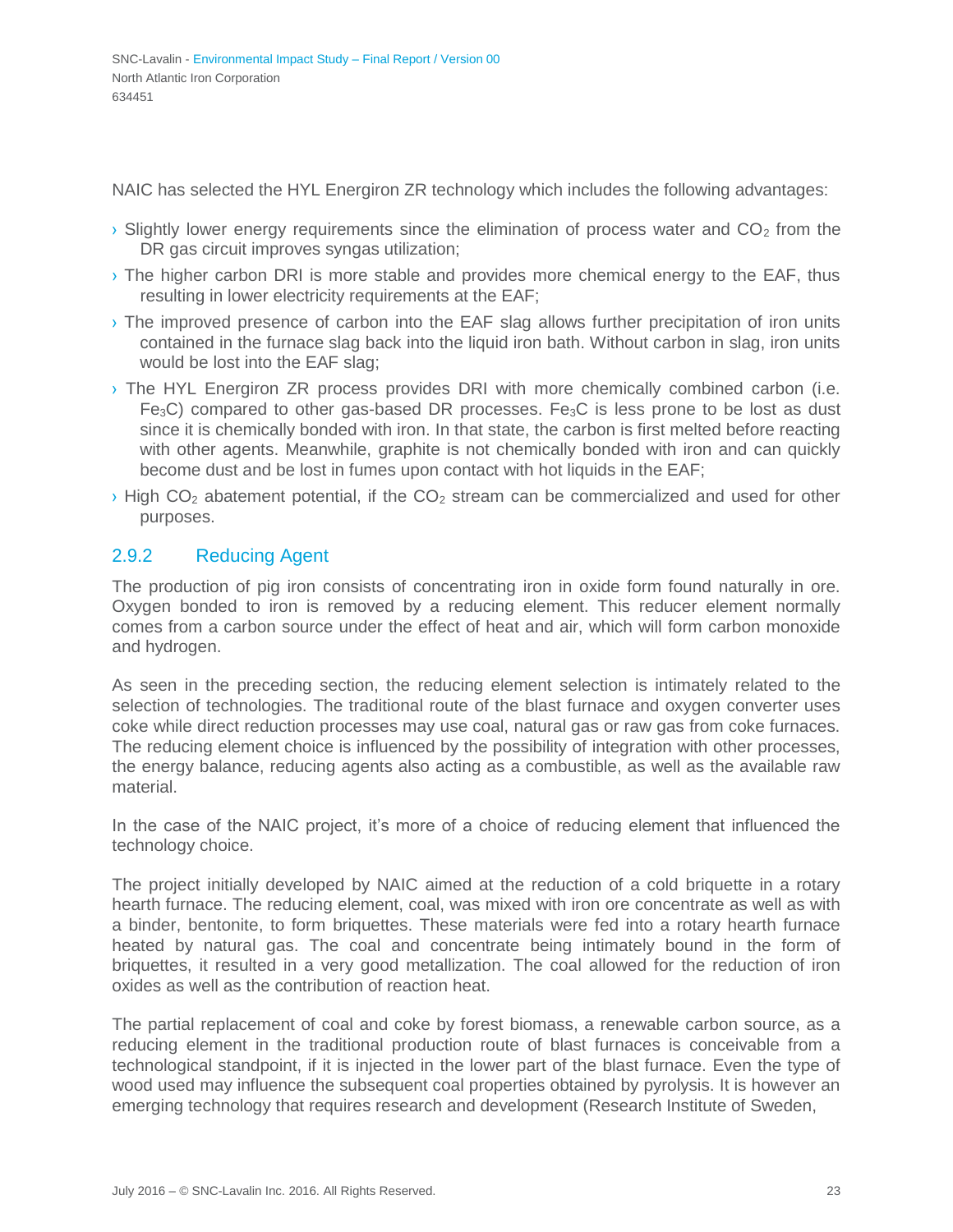2015). For use in a rotary hearth furnace, technology originally foreseen by NAIC, the consumption in weight would be 5 to 6 times higher with biomass than with coal. New equipment would be required to crush the wood needing to be added to the briquette. As wood contains more humidity than coal, it would have had to have been dried, requiring more energy. Its volume per mass being more than two times higher than that of coal, several pieces of equipment would have had to have been oversized.

In other respects, wood used in the silicon metal production route is principally for increasing the porosity of the bed of the load placed in the furnace. As it contains carbon, wood is also used in part for the reduction that is satisfied mainly by a fixed source of carbon such as coal. Wood as a reducing element is incompatible with direct reduction technologies.

During the public consultations held in Saguenay at the beginning of winter of 2016, certain concerns were raised about the dust emissions linked to handling, storage and use of iron concentrate and coal. In addition, the government of Quebec announced in the wake of the Paris COP21 conference on climate change very ambitions objectives to reduce greenhouse gases: a 37.5% reduction in 2030 of 1990 levels (Cible de réduction d'émission de gaz à effet de serre du Québec pour 2030 – Document de consultation- 2015). In addition to the regulation on greenhouse gas cap and trade system, the government encourages promoters of new projects to maximize their efforts in reducing at the source GHG emissions. Finally, in April 2016, the government of Quebec announced its plan to adopt a "zero coal" law aiming to completely eliminate coal as a source of energy by 2030. Thus, a caution was put on using coal in the fabrication process proposed by NAIC. Note that coal was essentially used as a reducer element in the process, however its volatile content was put to use toward the energy required. In response to concerns from project sector residents and the provincial government, NAIC asked its technology providers to revise its approach and deliver a facility that did not use coal in order to reduce its dust and greenhouse gas emissions.

#### <span id="page-30-0"></span>2.9.3 Cooling Methods

Production of pig iron from the smelting of DRI in an EAF requires a significant quantity of heat. Transformers, compressors, the hydraulic circuit, the electrode arms, the electrode clamps, the door and the roof of the electric arc furnace are all equipment that requires cooling.

Cooling is mainly carried out by indirect contact. The cooling fluid could be water (cooling tower) or air (air cooler).

A cooling tower is a heat exchanger that removes heat from water by putting it in contact with air. Heat transfer occurs through an exchange of heat between air (natural or forced circulation) and water by evaporation of a small part of water to cool. In this way, it is possible to cool to a temperature lower than the dry ambient temperature, which constitutes an important advantage of towers over air coolers. Make-up water must continuously be added in order to compensate for the losses by evaporation. A continuous blow-down must also be necessary to maintain the mineral concentrations of the water. Chemical additions are necessary to prevent corrosion, scaling and the proliferation of bacteria. Among the other disadvantages are the vapor cloud that in winter will become a visual pollutant as well as possibly lead to fog and icing of streets of neighboring roads.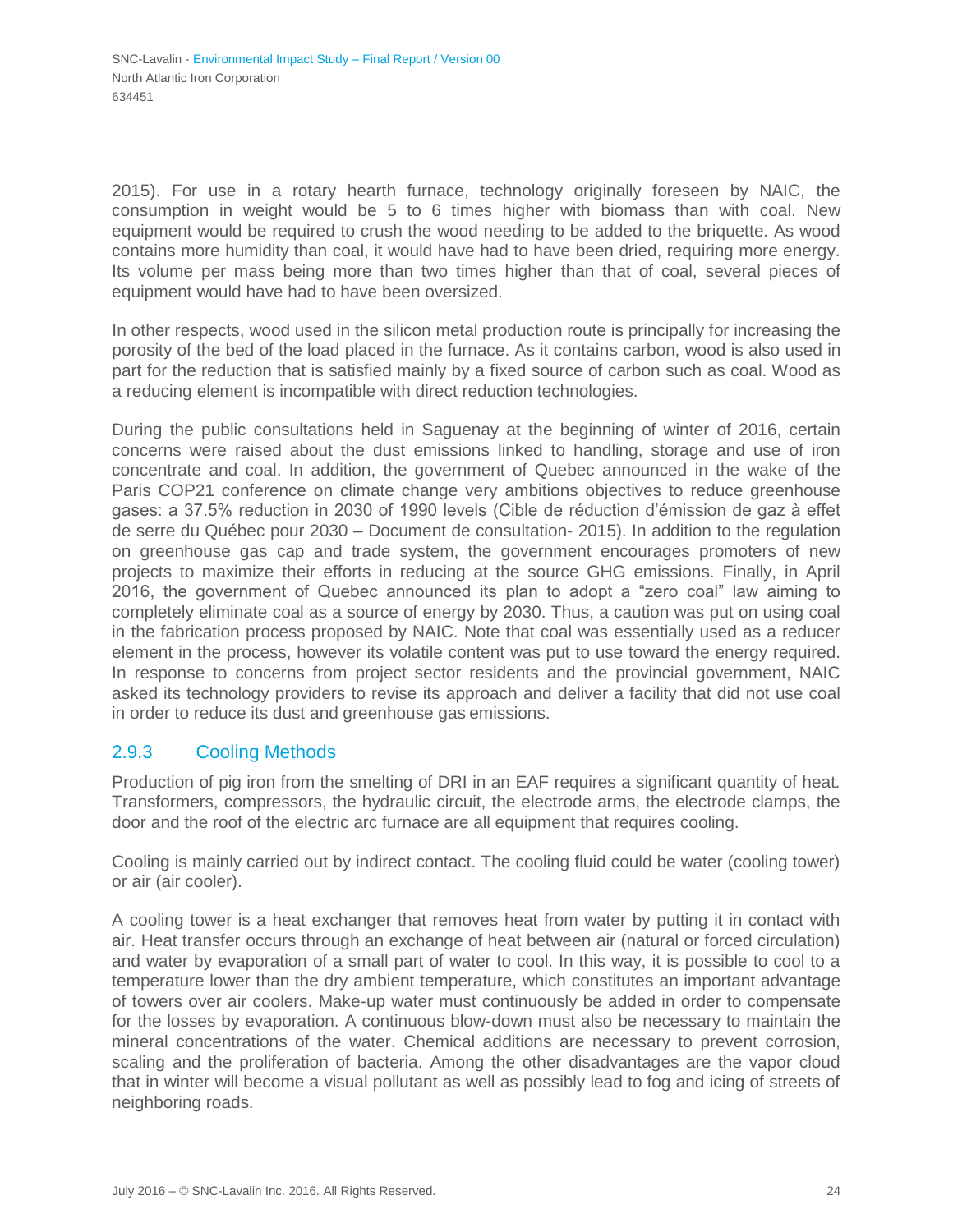Air coolers are made up of large-diameter fans that dissipate the heat in the atmosphere using fins configured like a conventional radiator. This choice of cooling route is justified when water is available in a limited quantity or when the receiving element is environmentally sensitive, since it uses no water conditioning chemicals. On the other hand, its efficiency varies as a function of meteorological conditions, with a low efficiency in summer and a high efficiency in winter. Its electricity consumption is also more significant and could be another source of noise.

Considering the small capacity of the receiving body of water and in order to minimize water emissions, NAIC has chosen to use a combination of the two cooling methods. The decision will be made as a function of the thermal loads to cool off different equipment.

Certain pieces of equipment must be cooled by direct contact with cooling water. Electrodes and pig iron casting molds are both cooled with water spraying. Treated process water is used for the electrodes and will reduce its oxidation. As for the pig iron mold, direct contact with potable water allows for rapid cooling of the thermal load.

#### <span id="page-31-0"></span>2.9.4 Sanitary Wastewater Treatment Methods

The proposed project site is not serviced by the City of Saguenay's sewer, so the site must treat all wastewater produced at the facility.

A conventional sanitary wastewater treatment system is generally more reliable in the long run and is also preferable because they require less maintenance than non-conventional systems and infiltrate treated effluent directly into the ground.

Conventional systems consist of a septic tank followed by a spray field, which infiltrates water into the soil, where treatment is completed with bacteria. There is, thus, very little maintenance apart from emptying and cleaning the septic tank periodically. The spray fields, however, lose their effectiveness over time as they become saturated and must be reconstructed, approximately every thirty years. Spray fields also require pervious soil, and cannot be used with clay, silty clay or clayey silt.

The non-conventional alternative must be selected because local soils consist, for the most part, of rock, boulder-engineered backfill or clayey deposits, all of which are unsuitable for a conventional system. Some sand is present, but only in the middle of the facility, which is impractical for the location of the sanitary treatment system. In this non-conventional option, the system consists of a septic tank, an equalization tank for phosphorous precipitation, and Ecoflow(R) shell purifier unit, and a final UV disinfection unit. The purifier unit consists of a plastic or organic media on which thousands of bacteria colonies sit, treating the wastewater biologically as it passes through.

#### <span id="page-31-1"></span>2.9.5 Process Wastewater Treatment Methods

The philosophy of management of wastewater generated by the facility aims to recover, treat and reuse process-generated water. According to the EPA (2002), the best practicable control technology currently available (BPT) includes a high recycling rate and solids removal using a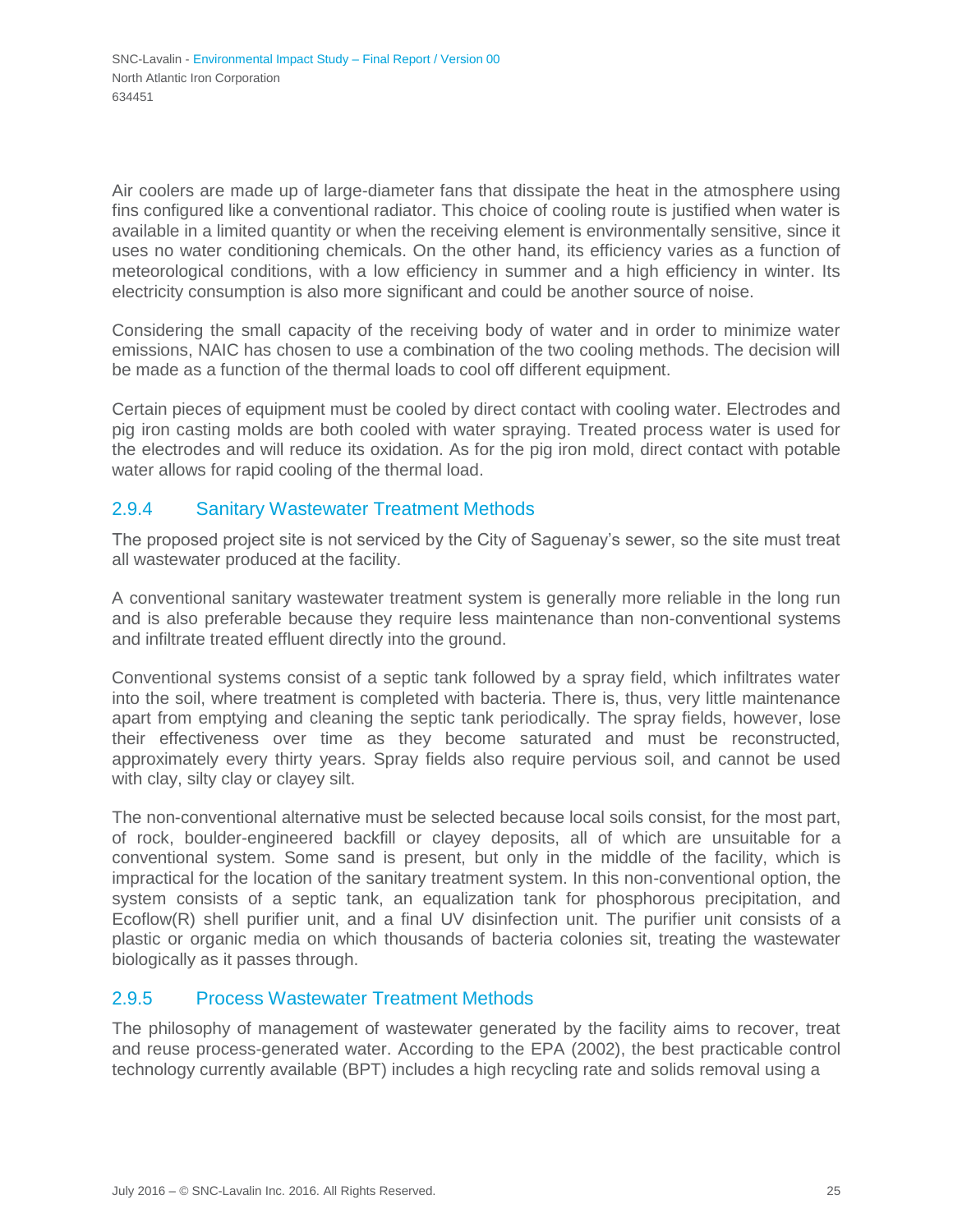classifier and clarifier, cooling, sludge dewatering, and treatment of blowdown with multimedia filtration.

The system proposed by NAIC not only uses the BPT, but includes additional steps of treatment before discharge to surface water. Additionally, the pre-treated wastewater is treated by additional treatment units including an ammonia stripping tower, secondary clarification, and final sand filtration.

Considerable efforts are made to treat and recycle the effluents within the plant in order to minimize the discharge flowrate and reduce the water consumption. The ultimate objective would be to move towards a zero process effluent discharge plant.

During the detailed engineering of the project, NAIC will evaluate the different options available to reduce the flow of the final effluent, notably through increasing the number of cycles of concentration of the water in the two cooling circuits. The increase in the concentration cycle is influenced by:

- $\rightarrow$  the capacity of the receiving environment;
- $\rightarrow$  the quality of the water at the influent;
- › the choice of water treatment technology;
- $\rightarrow$  the desired water quality by the process.

The project site is not served by the sewer system of the City of Saguenay. The process water exceeding criteria must be treated before being discharged to the environment. Once treated, the water will be discharged to water course no. 5, a low-flow stream. Rather than discharging directly to a low-flow water course, a pipe discharging directly into the Saguenay River could have been constructed.

This alternative was quickly ruled out considering the costs of constructing a conduit of more than 2.4 km as well as the constraints and impacts related to work in a water course. The principal advantage of a discharge via an outlet pipe in the Saguenay is to be able to consider a certain dilution factor when establishing environmental discharge objectives, which are fixed depending on the capacity of the receiving environment.

As the discharge flow is relatively small, NAIC decided to rely on water treatment optimization techniques and the reuse of process water to aim for a facility without liquid discharge.

The water treatment techniques for the cooling towers are numerous: softening, descaling, reverse osmosis, demineralization, ion exchange resins, etc.; moreover, some of them can be combined. Generally speaking, softening is the most efficient technique in terms of quality of water produced and volumes of produced regeneration solution as well as being the least costly. It is however disadvantageous since it produces a fairly concentrated brine that cannot be discharged to the environment.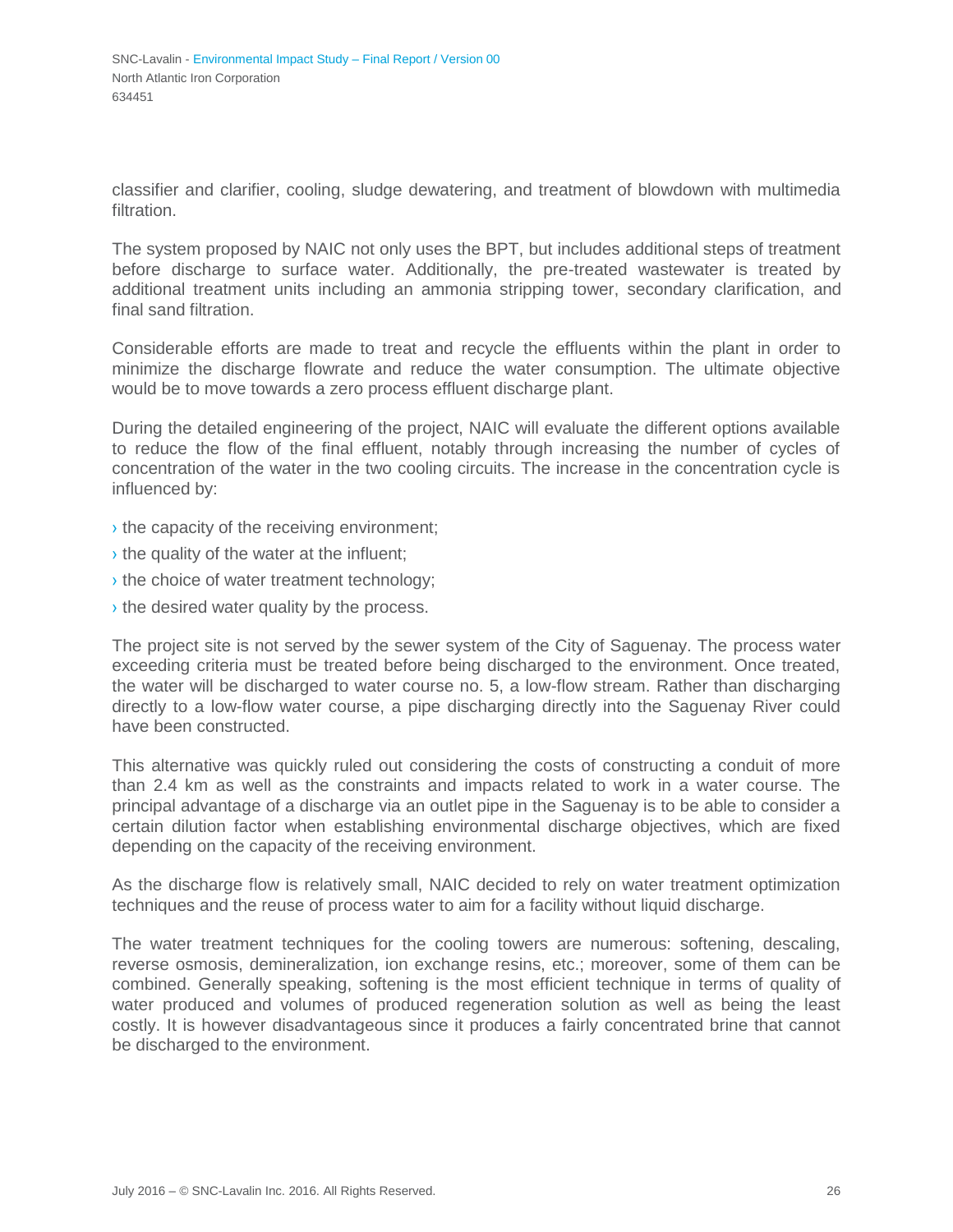Saguenay potable water has a high level of hardness, at around 170 mg/l  $CaCO<sub>3</sub>$ , and the frequency of the resin regeneration would also be quite high, increasing the volume of brine generated.

The quality of water desired for the two cooling circuits presents a significant problem in the selection of the cooling water treatment technique.

Theoretically, the number of concentration cycles in the two cooling circuits could be optimized up to 12 by softening around 75% of the make-up water, thus resulting in a reduction of the blowdown of around 80% and a reduction in the make-up water of around 25%.

The EAF cooling water circuit is in indirect contact and the treatment is insignificantly influenced by the reduction process. There are thus no constraints to its performance guarantee.

The cooling water from the QCT is in direct contact with the process gas. The experience of the technology provider, Tenova, is to use a concentration cycle lower than 3. Any modification of the number of concentration cycles must be evaluated specifically by Tenova who provides the performance guarantee of the reduction process.

In addition, in both cases, the treatment of the brine remains problematic. Softening allows for the blowdown to be reduced but generates a relatively high volume of brine considering the water hardness and requires a particularly high regeneration frequency. One of the envisioned options would be to recycle the brine upstream of the clarifier. Since the clarifier receives the quench water and the QCT cooling water, which are in direct contact with the process gas, it is necessary to evaluate the impact of this recirculation on the reduction process. Another option would be to concentrate the brine and produce solid salts.

The selection of the cooling water process will be thus evaluated during detailed engineering by the technology provider in collaboration with the cooling water treatment system provider. The impact study considers the use of untreated fresh water (potable water) as make-up water to the two cooling water circuits, presenting thus the worst case in terms of final effluent flow and consumed water volume.

The literature makes no mention of ammonia in the discharge of reduction facilities. However, the designer and the technology provider, Tenova, foresees concentrations of around 250 ppm in ammonia in the cooling circuit of the QCT. The wastewater produced by the DRI process will contain ammonia and nitrates that could be formed during the reduction reaction.

Biological and physical-chemical processes are available to eliminate ammonia in the water. Biological methods consist in oxidizing ammonia into nitrates (nitrification/de-nitrification) using autotrophic bacteria. This technique, usually used to decrease the organic load in parallel, is inconvenient in that it is sensitive to many chemical compounds. The physical-chemical methods are better adapted to industrial wastewater because of the variability of concentrations and flows. The physical-chemical methods the most used are extraction, adsorption onto resins and chlorination. Adsorption onto resins generated a liquid waste that has to be disposed while chlorination is mostly a polishing technique and implicates the use of hazardous materials and a control of the residual chlorine concentration at the exit.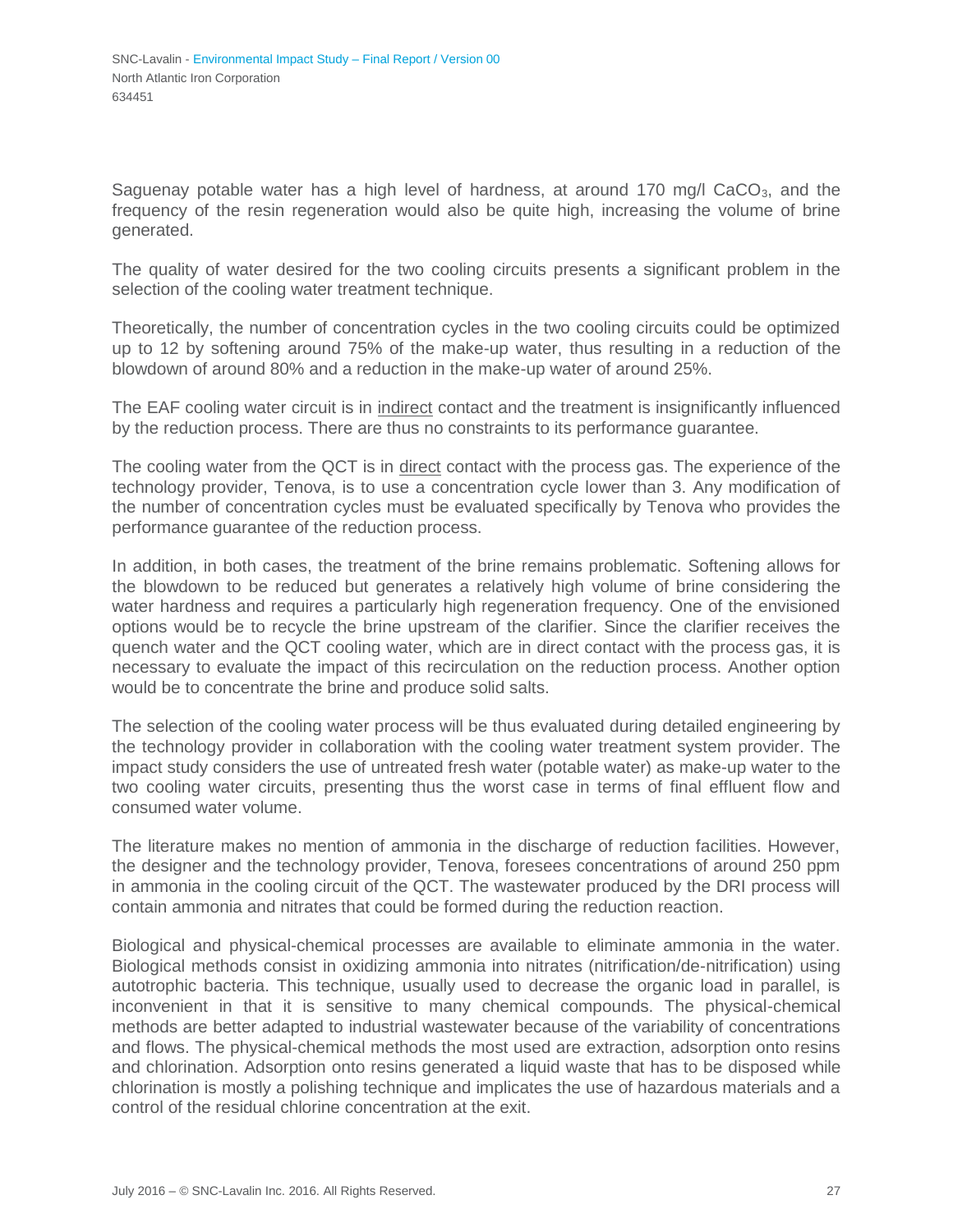The study in 2014 carried out by Hatch on the identification of the best available technologies economically achievable (BATEA) for the management and the control of mining effluent quality proposes to add total ammonia to the list of substances of Appendix 4 of the Metal Mining Effluent Regulations (MMER). For the mineral iron subsector, the BATEAs identified are decanting and precipitation with the addition of coagulant and flocculant. There could be natural ammonia degradation in the basins. The limit proposed is 8 mg/l of total ammonia. The BATEAs identified in this study, for the iron and other metal sectors, is not easily transposable to the pig iron sector or for the NAIC facility, the production technologies and the effluent flows to treat are different. The concentrations in ammonia vary according to the sector, from 4 mg/l to 12 mg/l.

The wastewater will be treated using an air extraction column, which will allow the ammonia concentration to be reduced to below 5 mg/l before being discharged to the final environmental receiver. This method, recommended for integrated steel mills<sup>[10](#page-34-1)</sup> by the International Finance Corporation of the World Bank (IFC, 2007), is distinguished by the following advantages:

- › Facility of operation and resistant to load variations;
- Does not require regeneration and does not generate wastewater;
- $\rightarrow$  Is not affected by toxic compounds, in contrast with biological methods.

The dust contained in the process gas is transferred in part to the process water and is removed in the form of sludge after precipitation. The sludge, a source of iron, will be pressed, dried, put into briquettes and reintroduced in the reduction process. The recovered dust in the filtering bags of the baghouses will also be made up principally of iron. As with the sludge, this dust will be briquetted to be introduced to the reactor.

#### <span id="page-34-0"></span>2.9.6 Atmospheric Emission Control

Classic particulate matter (PM) emission reduction technologies are mechanical collectors (cyclones), baghouses (fabric filters), electrostatic precipitators and wet scrubbers.

#### **Cyclones**

Cyclones use centrifugal force to remove particles, and are often used as pre-cleaners for more expensive final control technologies. Typically, the incoming gas stream enters a tangential inlet duct at the top of a conical shaped chamber inducing a circular motion downward. At the bottom of the cyclone, the gas turns and spirals up through the center of the outlet tube at the top of the cyclone. The particles reaching the cyclone's wall fall by gravity into the bottom hopper. High collection efficiencies are achieved if the gas stream contains high-density particulates subjected to greater centrifugal force.

#### **Baghouses - NAIC Choice**

Baghouses, or fabric filter collectors, are designed to capture particulate emissions from industrial stationary sources. Fabric filters are normally assembled vertically in bundles of tightly woven tubular bags and placed in isolable compartments. During operation, the dusty gas flows through the bag prior to its release into the atmosphere. A dust cake builds up on the

<span id="page-34-1"></span> $10$ This directive includes direct reduction processes as an alternative production route for primary steel.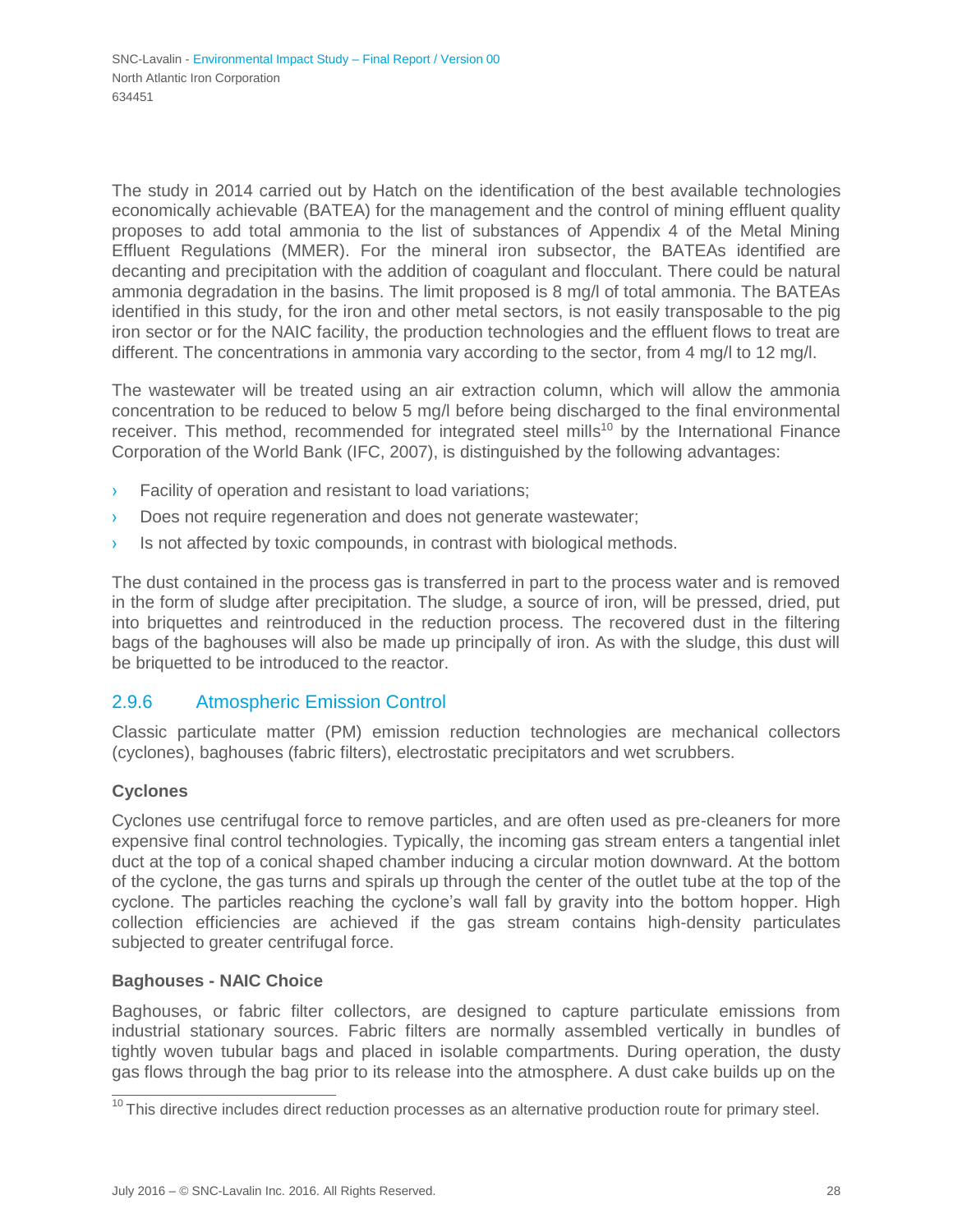tubular bags gradually improving the filtration capacity for smaller particles. The filter bags must be cleaned periodically as the differential pressure drop reaches a limit. Removed agglomerated dust is accumulated in a bin and periodically discharged. The NAIC project uses a jet-pulse baghouse to control dust emissions. With the pulse jet fabric filter, the particles are collected on the outside of the bags instead of the inside. The dust can thus be removed by a reverse pulse of high pressure air by injection at the top of the bags. When dust accumulates inside the bags, they have to eventually come off line for cleaning using either bag shaking or reverse-air techniques. The selected bag filter will be "negative pressure" type, with bag cleaning performed by means of compressed air. The filter will be constructed in such a way that the body is parted in separate cells to be cut off by dampers. The top of the filter is equipped with liftable covers to allow the periodic maintenance operation performed without the need to enter inside the filter shell.

#### **Electrostatic Precipitators**

Electrostatic precipitators use an electric field to move particulates out of the flowing gas stream onto collecting plates. They have high removal potential for all particulate sizes including the very fine. Gas-borne particles flow through a series of high-voltage discharge electrodes (ionizers) located between grounded parallel plates of sheet metal (collecting electrodes). An electric current is applied through discharge electrodes causing gas ionization. The particles charged by resulting ions migrate across the electric field onto the collecting plates. Periodically, the collecting plates are knocked mechanically to dislodge the particles into hoppers.

#### **Wet Venturi Scrubber**

The waste gas flows in a duct before entering a narrowed section ("throat") where it accelerates and atomizes the incoming scrubbing liquid (normally water) at speeds over 50 m/s. After the throat section, the mixture decelerates and is sent to the entrainment section consisting of a cyclonic separator and/or a mist eliminator. It separates the clean gas from wetted particles that are recovered in a sink. The performance of a scrubber, which relies mostly on inertial impaction, is highly dependent on the PM size distribution. Particulates with diameters under 5 μm procure the highest efficiencies normally above 98%. It decreases exponentially with particle size. It is common to install a mechanical collector prior to the scrubber in order to reduce the coarse particulate loading and improve the scrubber's collection efficiency.

The main advantage of baghouses over wet scrubbers is that they produce a dry solid, iron dust that can be fully recovered within the process. In comparison to electro-static precipitators and cyclones, they can handle gas stream fluctuations and can be adapted to SOx reduction.

#### <span id="page-35-0"></span>2.9.7 CO<sup>2</sup> Management

As mentioned earlier, the reduction process will generate  $CO<sub>2</sub>$  which needs to be removed from the process gas circuit to avoid its build-up. Options with regard to the  $CO<sub>2</sub>$  stream by-product include:

 $\rightarrow$  the incineration of the CO<sub>2</sub> stream for the oxidation of H<sub>2</sub>S into SO<sub>2</sub>, in which case the CO<sub>2</sub> will have no further use;